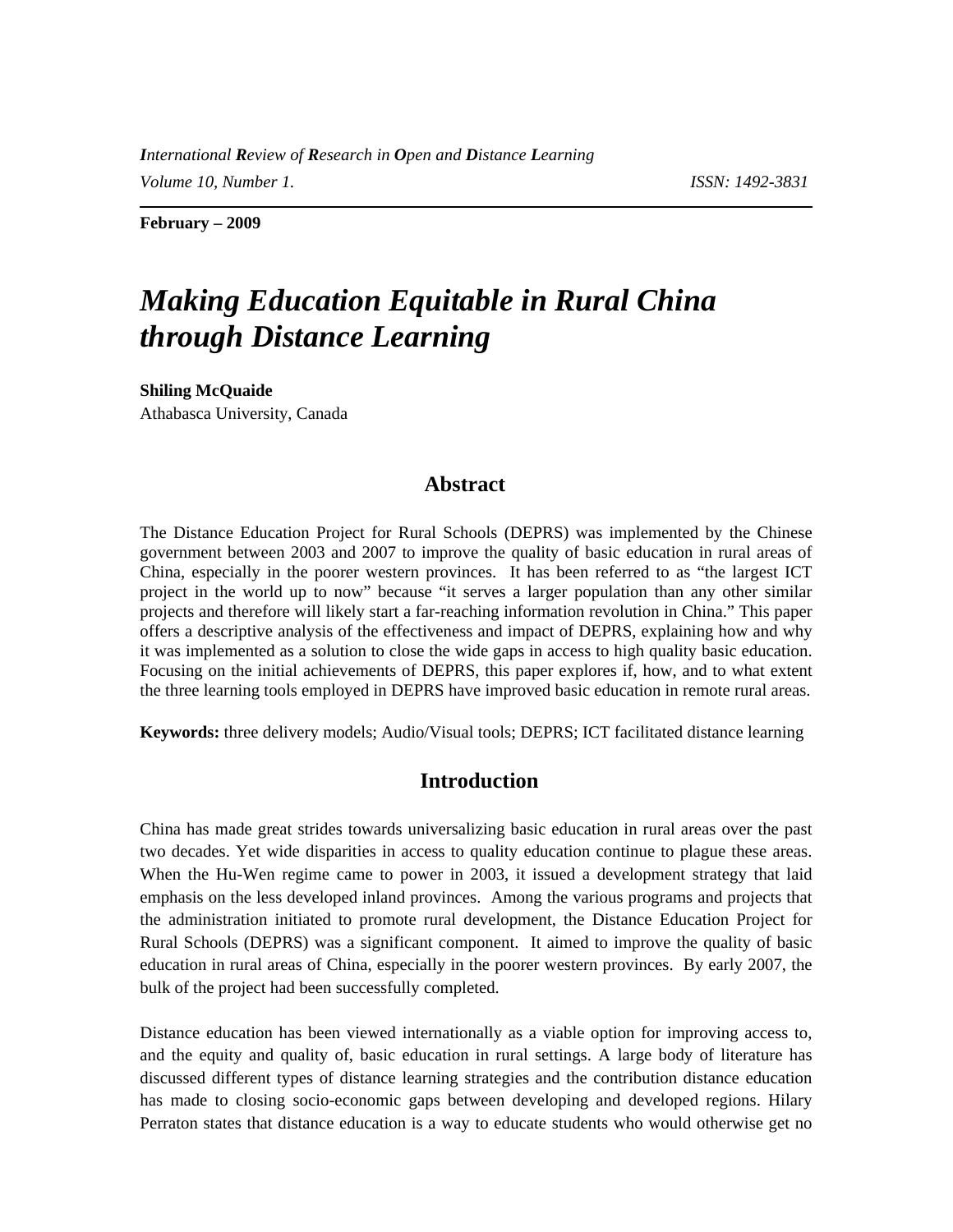education, and it is a tool to support and supplement conventional education in developing countries. Others highlight the important role distance learning plays in teacher training (Perraton, 2000, pp. 31-41; Moon & Robinson, 2003; Graig & Perraton 2003; Siaciwena & Lubinda, 2008; Bof, 2004).

Some scholars, however, have questioned the merits of applying advanced information Page  $|2|$ communication technology (ICT) in developing countries where children and adults lack even the most basic living standards. Shalni Gulati, for example, suggests that when developing countries implemented ICT-facilitated education projects, the efforts aimed at extending educational opportunities to disadvantaged and poor populations ironically often widened the socio-economic gap. In these countries traditional technologies, such as print media, radio, and television, remain more effective because the high cost of Internet service prevents poor people from accessing it (Gulati, 2008, pp.11-12).

A number of successful distance learning programs around the world seem to support Gulati's conclusion. In a study of India's National Open School, the most comprehensive distance learning program in the country to offer secondary education to learners from low income and disadvantaged social groups, K. Sujatha describes the school's delivery model as "combining self-study and Study Center support, complementing these with electronic media in a very limited way." (Sujatha, 2002, pp. 95-96). Similarly, Telesecundaria, created in Mexico in 1968 to respond to the needs of remote villages, is a distance education program that uses television to carry most of the teaching load. In 1998, Telesecundaria's enrollment accounted for 17.6% of the country's total enrollment in grades seven to nine. Although people complain about the rigid scheduling of television broadcasting, full Internet connectivity is still considered technically difficult and too expensive (Wolff, Castro, Navarro & Garcia, pp. 145,149).

In contrast to the above arguments, several researchers have highlighted the successful implementation of advanced ICT to promote rural economy and basic education in developing countries. Rabbi and Arefin, for instance, optimistically claim that wireless ad hoc networking will provide e-learning for rural people in developing countries and facilitate various educational services, such as Web-based learning, computer-based learning, visual classrooms, and digital collaboration, which are hard to obtain in underdeveloped areas (Rabbi & Arefin, 2006). Bernadette Robinson, a distance education expert involved in the EU-China Gansu Basic Education Project, emphasizes the significant role advanced ICT played in teachers' training in Gansu Province. The project set up 686 Teachers' Learning Resources Centers, of which "85% could connect to the Internet one way or another" (Robinson, 2008, p.3). Another case study focuses on Gansu, one of the most isolated, mountainous, and impoverished provinces in China. This study demonstrated that local communities benefited tremendously from ICT projects that were carried out to diffuse Internet technology in two rural counties (Zhao, Hao, and Banerjee, 2006).

By 2005, China was boasting the world's second largest Internet population with 103 million users. Rural users, however, still accounted for a mere 1.2% of the total (Zhao, Hao, and Banerjee, 2006, p. 294).<sup>[i](#page-19-0)</sup> Chinese educators regard DEPRS as "the largest ICT project in the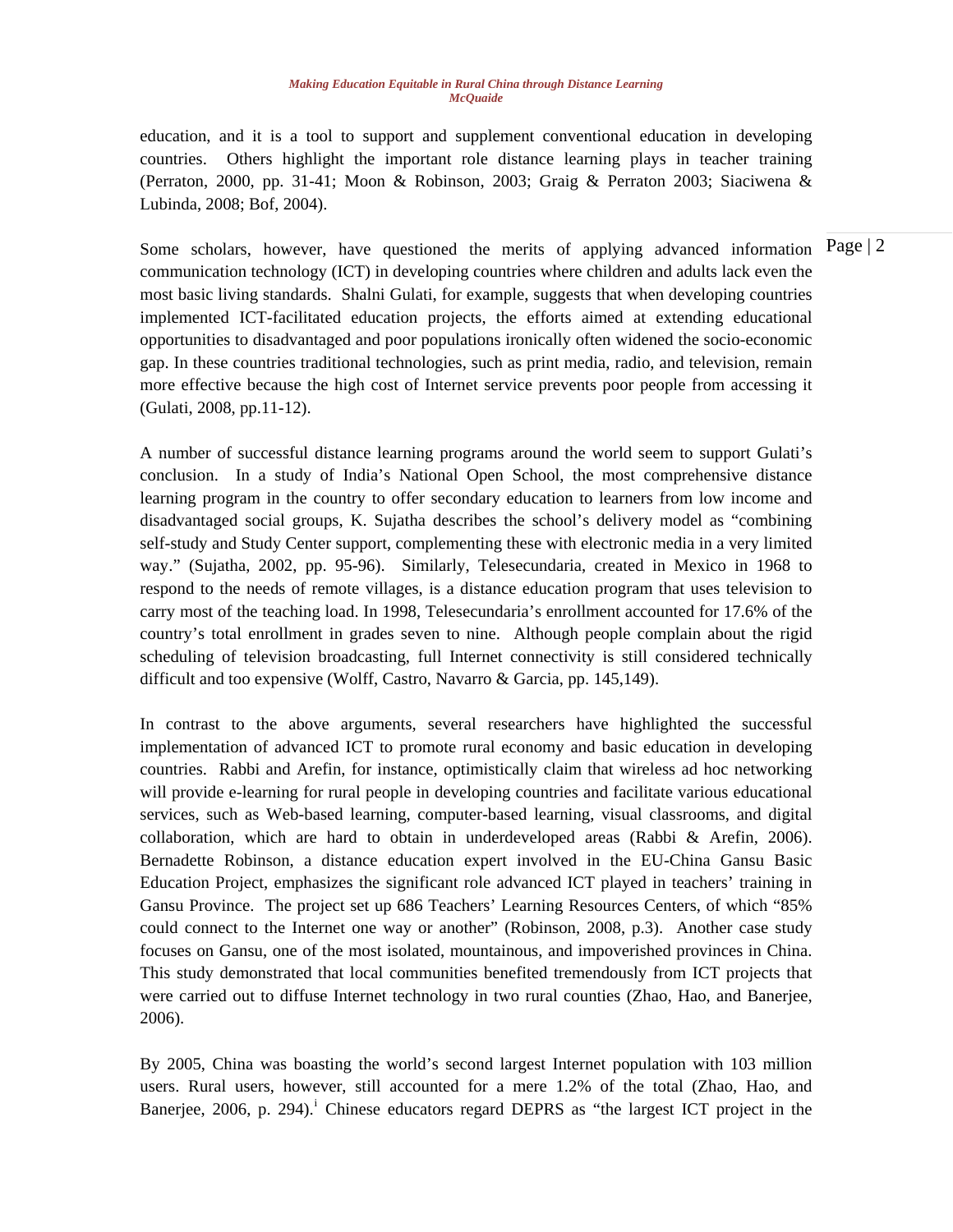countries commonly face. The first section discusses the main factors that impeded the spread of Page  $\vert 3 \rangle$ world up to now" since "it serves a larger population than any other similar project, and therefore will likely start a far-reaching information revolution in China" (Yu & Wang, 2006, p. 276). With rare exceptions, however, the English-speaking world has paid little attention to the project (Yu & Wang, 2006; Baggaley & Belawati, 2007, pp. 40, 44). This paper offers a descriptive analysis of the implementation and impact of DEPRS and addresses questions that developing basic education in rural China during the reform years (circa 1978 to the beginning of the twentyfirst century). The second section explains how and why DEPRS was implemented as a solution to enhance the quality of rural basic education. The third section focuses on the initial achievements of DEPRS, exploring appropriate and effective distance learning technologies that have been employed in rural China. And the fourth section deals with the challenges and problems that DEPRS faces. The conclusion sheds light on the effectiveness of ICT-facilitated distance learning tools in rural areas of developing countries.

### **Main Factors Restricting Basic Education in the Rural West**

Compared to the eastern coastal regions of China, most parts of the western interior are underdeveloped. National statistical data published in 2000 showed that of 592 counties under the poverty line, more than half were located in the west (Sun  $\&$  Zhao, 2004, pp.111-2). In addition to having lower incomes, people in the rural west have had far less access to education, including basic education. A survey conducted in 1999 showed that illiteracy rates among the fifteen years and older age cohort in the western interior ran as high as 35.79%, 14% higher than the national average (R. Wang, 2004, p.105).

One of the most crucial factors hindering the development of basic education in rural areas is the lack of qualified teachers. During the reform years, when the government lifted the regulation and control over labor mobility, a large number of experienced teachers left the poorer regions or the countryside for developed areas and urban centers. In 2001, there were 705,000 primary and secondary school daike teachers (teachers who are not on the government payroll, but who are locally appointed and funded) nationwide, accounting for 6.6% of the total teaching staff. They were concentrated in the rural areas of western China. In Guangxi Zhuang Autonomous Region, Tibetan Autonomous Region, and Shaanxi Province, daike teachers accounted for 20% of the primary and secondary school teaching staff. Many of them were not well-trained (Zhuang & Lai, 2002, p. 26). In the urban centers in Eastern China, 44.4% of primary school teachers had a college diploma or university degree. By contrast, only 15.6% of those in the rural west had equivalent credentials (J. Zhao, 2005, p. 3; T. Wang, 2004, p.64).

The shortage of teachers compounded another problem, that of a shortage of teachers who could teach in special subject areas. Conventional subjects such as Chinese literature have not been problematic, but there has been a growing shortage of people who can teach in modern subjects, such as English, computer science, music and physical education. As a result, some courses listed in rural curriculums are no longer offered, while other subjects are taught by teachers trained in different disciplines. It is commonplace to find teachers in western rural schools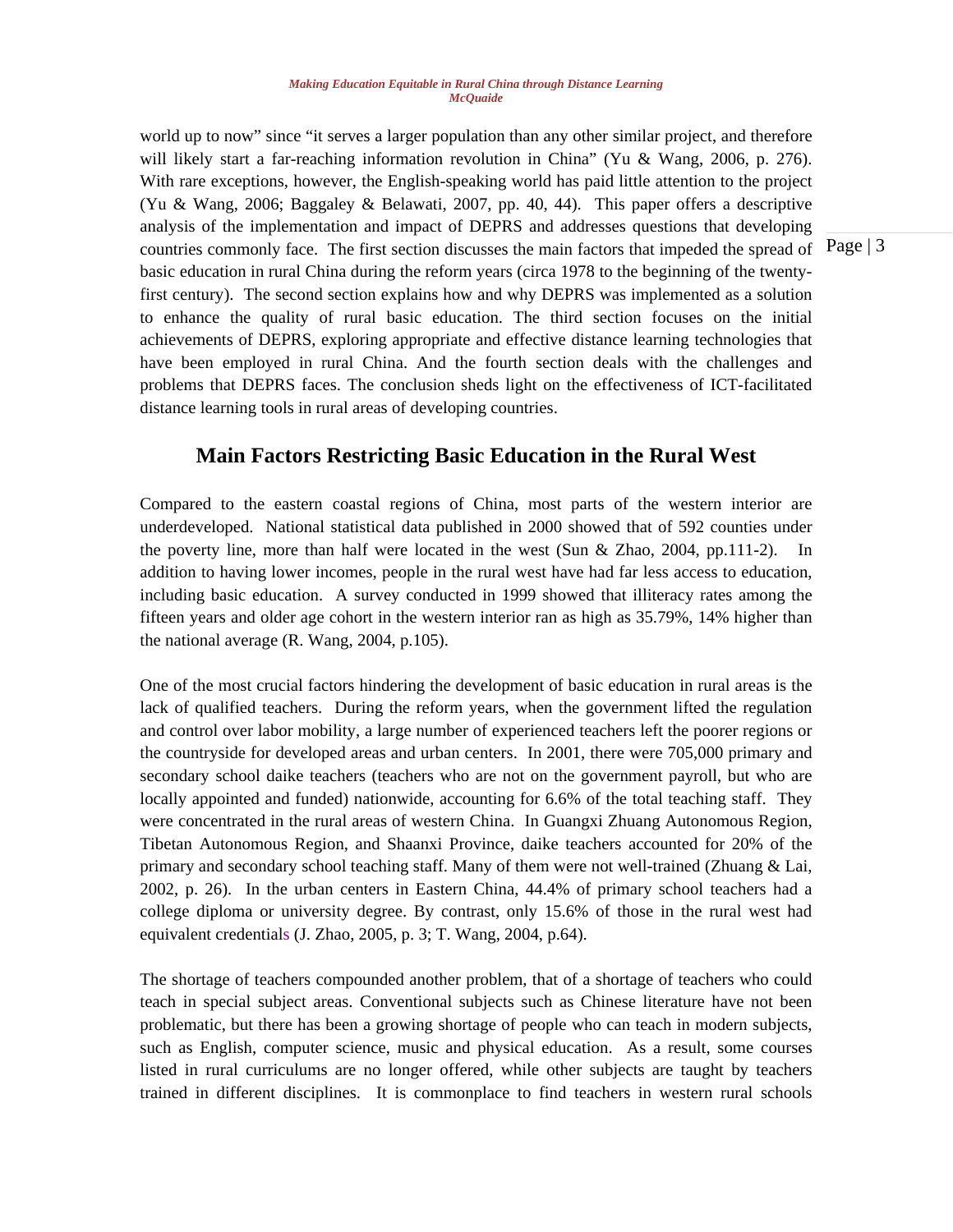teaching subjects in which they have no training or expertise (J. Zhao, 2005, pp. 4-5; Wu & Yang, 2005, p. 12).

enough economic development to support local education. Under the new reforms, the Page  $|4|$ Another problem hindering the spread of basic education in western rural China is the shortage of funding. A large percentage of the rural population lives below the poverty line and there is not administration initiated a fiscal policy which translates as "eating from separate pots." Unfortunately, this policy has significantly reduced the transfer of resources from rich areas to poor ones. As a result, the inequity in public spending has increased dramatically. To cite but one example, in the early 1990s, Shanghai, the most developed coastal metropolitan city in eastern China, spent about five times more than the poorest rural area on primary education. One decade later Shanghai spent ten times more than the poorest rural area (Hannum & Park, 2002, p. 9).

The lack of funding also had a negative impact on teachers' working and living conditions. Because of heavy workloads, tight budgets, and poor transportation, rural teachers had little opportunity to attend training sessions, to undertake research activities, or to observe exemplary teachers using innovative methods in the classroom. Funding shortfalls also meant that the income of rural school teachers was much lower than that of their city counterparts. In addition to lower wages, most rural teachers do not have guaranteed medical insurance, pension plans, or social security. The teachers employed in village primary schools are not entitled to any benefits (J. Zhao, 2005, p. 5). In spite of the media regularly advocating teaching as a "glorious" career, few graduates are willing to work in the countryside for lower wages and even lower social status (Zhang, 2003, p. 118).

## **Enhancing the Quality of Rural Basic Education through Distance Learning**

For current Chinese leaders, universalizing basic education in rural China has been viewed as a way "to help narrow the social gap and to realize social justice." They emphasize the key role basic education plays "in alleviating social conflicts and constructing a harmonious society" (Wen, 2003; Chen, 2005, p. 3). Since the turn of the  $21<sup>st</sup>$  century the government has instituted a number of education projects in rural China under the broad rubric of developing the underdeveloped western hinterlands. Distance learning tools have played a significant part in this goal (Yang & Yuan, 2006, p. 24; H. Zhao, 2005, pp. 3-10).<sup>[ii](#page-19-1)</sup>

Drawing upon the success of other countries, Chinese educators have argued forcefully that China needs to develop distance education because it is adaptable, cost effective, diverse, and open (Zhang, 2002, p.102; Liang & Li, 2005, p.11). Ding Xingfu, one of the leading scholars in distance education, has convincingly argued that "Distance education is the only means by which high quality education resources can be conveyed from the eastern part to the western part. It is also the only means by which qualified teachers can be cultivated and retained in the West" (Ding, 2003, p.13).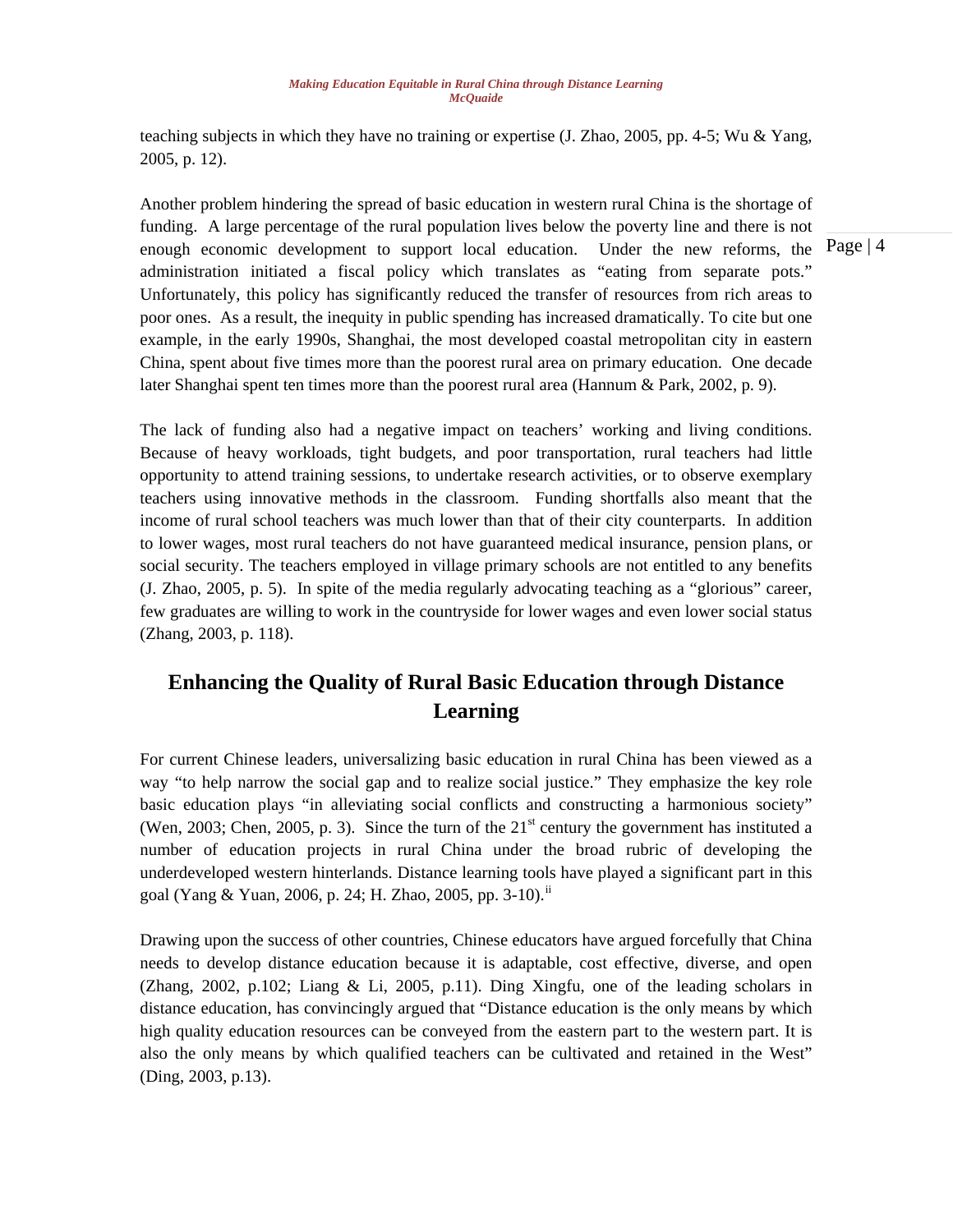Yuan to the program (Ding, 2005; Liu & Sun, 2006, p. 39).<sup>[iii](#page-19-1)</sup> Between 2003 and 2004, the Page | 5 In September, 2003, the State Council issued the ground-breaking document *Decision on Further Strengthening Rural Education*. It explicitly stated that the government was to "implement the distance education program in rural schools for the purpose of promoting educational resource exchanges between urban centers and rural areas and to enhance the quality and effectiveness of education in the countryside." Central and local governments committed twelve billion RMB Ministry of Education, the National Committee of Development and Reform, and the Ministry of Finance worked together and launched two experimental programs in distance education. Based on the successful results of the two pilot programs, the State Council approved the general scheme of constructing a nationwide rural distance education network, known as DEPRS, in 2004. The DEPRS proposed to develop and install three delivery models to suit various levels of instruction in rural schools within five years.

The first of the three distance delivery models targeted the 110,000 low level rural elementary schools located in sparsely populated natural villages or administrative villages. This type of small school normally serves grades one through three, with between 10 and 20 students in each grade. The school hires up to four teachers, who are likely to teach different grades in rotation. This model uses Digital Video Disc (DVD) technology to facilitate learning. Each school is equipped with a set of DVDs, a DVD player, and a television (TV) set. The DVDs contain lessons given by nationally recognized teachers who specialize in language, mathematics, and other subjects. The discs function as teaching and training tools for teachers and students alike. The cost of a complete setup, including equipment, is estimated at 3,000 RMB Yuan. To support this delivery model, the Ministry of Education solicited the public for contributions. The Ministry also viewed a large body of teaching materials for use in the production of the DVD programs (Zibo, 2005; Miao, 2005; Wang, 2005; Yu, 2005; Lee and Wang, 2005).

The second distance delivery model has been designed to meet the needs of the 384,000 intermediate schools (grades one through six) located in townships or large administrative villages. This model contains the same material and equipment as the first model but also provides for advanced satellite technology for televised broadcasts. The DVDs contain teaching materials for grades one through six. The satellite dish receives education programs produced by central and local television stations. The estimated budget for this model is about 16,000 RMB Yuan.

The third model is aimed at serving some 37,500 rural junior high schools. The most advanced and costly of the DEPRS models, the third model contains provisions for computer rooms equipped with high-speed Internet and multimedia classrooms. It also provides a satellite television, a DVD player, and a set of DVDs. In addition to playing DVDs and showing television education programs, the third model allows teachers and students to download online and Web-based materials. The cost for setting up this model is as high as 150,000 RMB Yuan (J. Zhao, 2005, p. 7; Guo & Guo, 2006, p. 62). To support the second and third models, the education channel of Chinese Central Television airs an eleven hour long program titled *Air Classroom* on a daily basis. Several Web-based educational programs are provided by the Ministry of Education, including *Classroom for Primary & Secondary Students* and *Teacher's*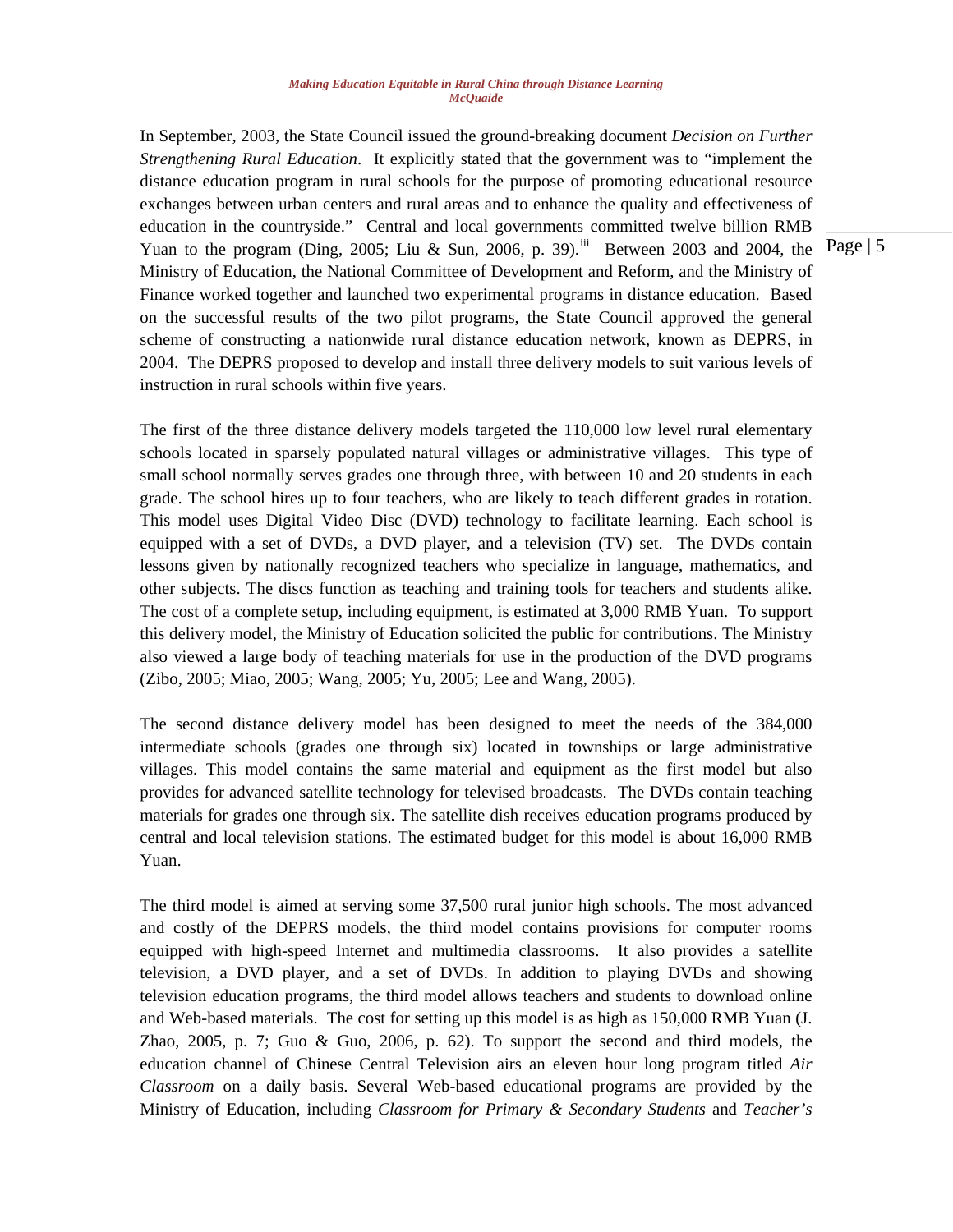*Training*. The Central Bureau of Audio-Visual Education supplies teaching resources for rural schools through radio broadcasts. Regional education administration authorities have been engaged in research and development to produce teaching materials that address the specific needs of rural students. Regional officials regulate the delivery models but they also offer comprehensive guidance (J. Zhao, 2005, p. 2).

Page | 6

## **Application of Delivery Models to Primary & Secondary Education: Initial Accomplishments**

By early 2007, official reports were declaring that in most provinces the bulk of the installation work on the three models had been completed or nearly completed. At the DEPRS Work Report Conference called in 2007, Li Tianshun, head of the Basic Education Bureau of the Chinese Education Ministry, claimed that "enormous progress has been made." According to Li, "a total of 8 billion [RMB Yuan] have been spent on the project; the three models have been implemented in over 80% of the primary and secondary rural schools in central and western China, which allows more than 100 million rural school children access to high quality educational resources" (T. Li, 2007). By the time all three delivery models have been fully implemented, some 118 million rural primary and secondary students will have benefited from the program (Liu  $\&$  Sun, 2006, p. 38).

At times government officials and media in China appeared to be obsessed with the success of the delivery models themselves. It is critical for policy makers and administrators to realize that building the physical infrastructure is only the first step of DEPRS. The next serious challenge is how to make full use of modern distance learning technologies, integrating high quality teaching materials with local classroom instruction and updating rural teachers' pedagogy (Baggaley & Belawati, 2007, p. 44; Yu & Wang, 2006, pp. 277-279). The urgent task is to assess the beneficial results and analyze the cost effectiveness of DEPRS in order to ensure the sustainable development of the project.

According to experts in distance education, when distance learning methods are applied to basic primary and secondary education "where educational technology has been used to enhance education rather than to provide an alternative, its costs are additional to those of regular schools. If these technologies are to be used, they need to demonstrate an educational value that justifies the extra cost." (Perraton, 2000, pp.127-8) In line with such thinking, national counsellor Chen Zhili has contended that the added benefits must be the critical criterion for assessing the project, which can be demonstrated by teaching and learning improvements in rural basic education (Yang & Han, 2007, p. 20).

This discussion of the beneficial results of the DEPRS program is based on two categories of investigation – overall regional evaluations based on statistic data and case studies that examine the effectiveness of the different delivery models, supported by concrete examples.

### *The Impact of DEPRS on Rural School Performance*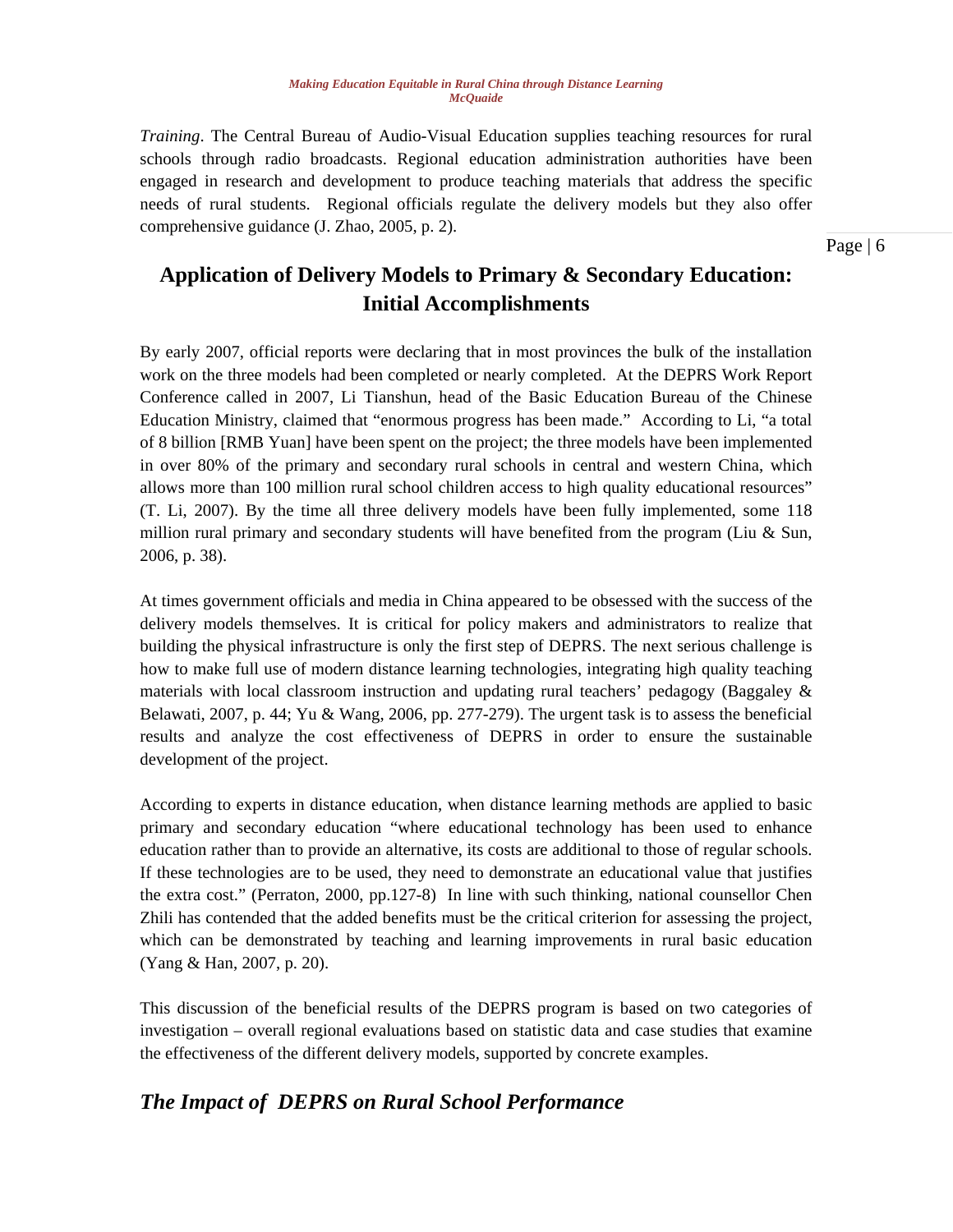Although the evaluations under discussion looked at the three categories of schools, teachers, and students, this paper specifically focuses on student development. Teachers' quality admittedly plays a key role in rural education, but the eventual goal of distance education projects are improvements in student performance. In addition, one of the case studies in the next section pays special attention to teachers.

Page | 7

Two evaluations were conducted by university and school educators to assess the project's impact on various aspects of rural education in 2006. One covered thirteen provinces, with an emphasis on five provinces and one municipal city (Gansu, Ningxia, Qinghai, Shaanxi, Sichuan and Chongqing City). The other focused specifically on Gansu province. In addition to questionnaires and classroom observation, in-depth face-to-face interviews were conducted. Thirteen directors of the Bureau for Education with Electrical Audio/Visual Aids, 346 school principals, 2,876 teachers, and 465 equipment maintenance technicians were involved in the thirteen province survey. In the Gansu survey, one director of the Bureau for Education with Electrical Audio/Visual Aids, 86 school principals, 159 equipment maintenance technicians, and 567 teachers were interviewed (Yang, Sun and Ding, 2007, pp. 97-98; Yang & Han, 2007, pp. 20-21).

Although the two research teams conducted the evaluations using identical methods, concentrating on the same areas, and asking similar questions, the results were quite different.

| <b>Targets</b>                              | % of Agreed Participants |
|---------------------------------------------|--------------------------|
| Inspiring interests in study                | 94.4%                    |
| Improving understanding of subject matters  | 75.8%                    |
| Promoting independent thinking              | 72.4%                    |
| Stimulating imagination                     | 67.1%                    |
| Cultivating creativity                      | 72.6%                    |
| Cultivating hands-on ability                | 64.9%                    |
| Improving ability in information collection | 63.4%                    |
| Broadening intellectual horizon             | 89.3%                    |
| Enhancing overall study ability             | 70.7%                    |

### **Table 1**  *Fostering Student Development: Gansu Province*

(Yang, Sun & Ding, 2007, p. 98)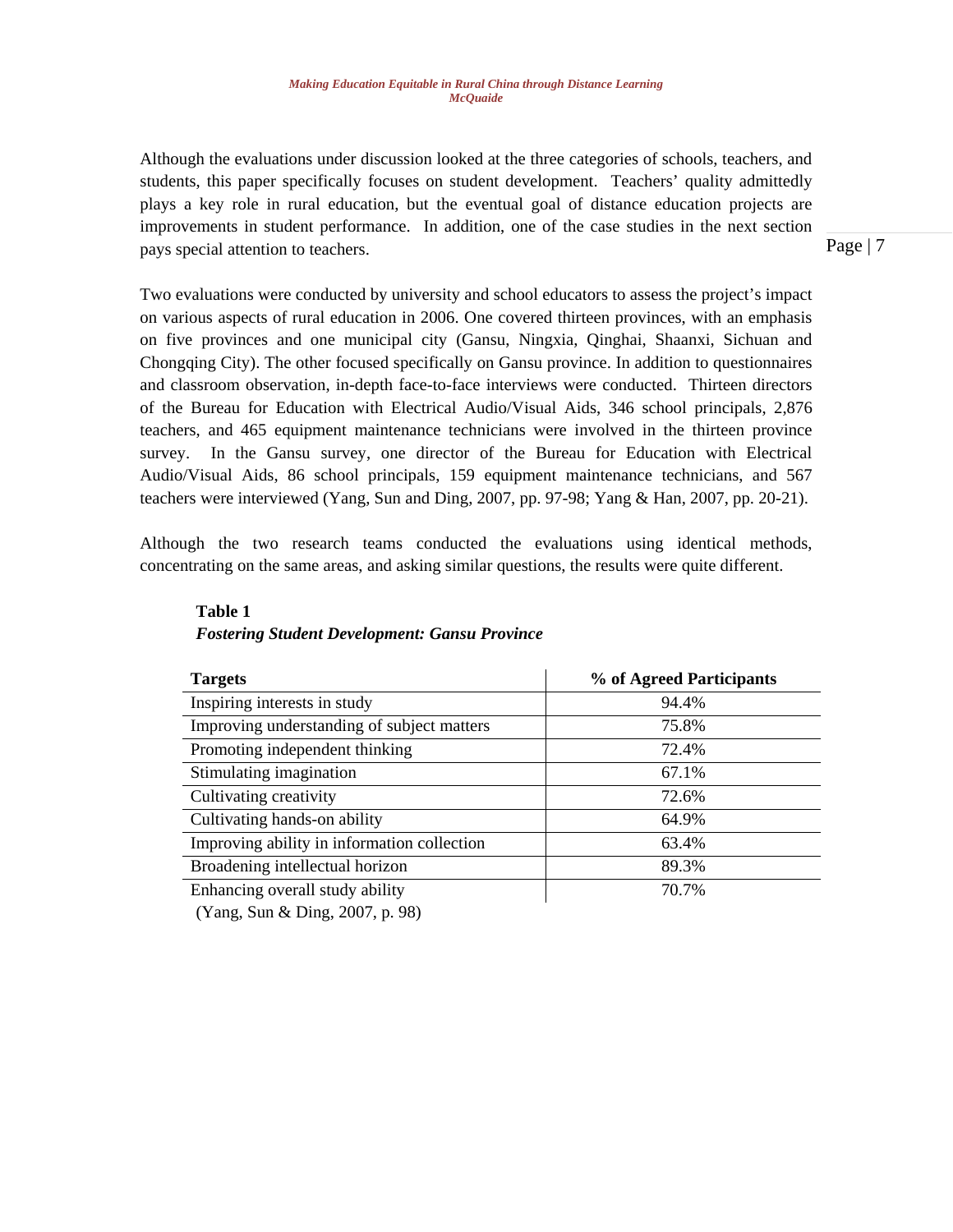#### **Table 2**

#### *Fostering Student Development: 13 Provinces*

| <b>Targets</b>                              | % of Agreed Participants |           |
|---------------------------------------------|--------------------------|-----------|
| Stimulating interests in study              | 53.08%                   | Page $ 8$ |
| Increase effectiveness of study             | 11.54%                   |           |
| Promoting critical thinking                 | 18.68%                   |           |
| Cultivating creativity                      | 12.20%                   |           |
| Cultivating hands-on ability                | 8.21%                    |           |
| Improving ability in information collection | 14.09%                   |           |
| Broadening intellectual horizon             | 59.45%                   |           |
| Inspiring imagination                       | 28.24%                   |           |
| Promoting ideology and morality             | 6.26%                    |           |

(Yang & Han, 2007, p. 21)

As the two tables show, in almost every aspect the thirteen provinces consistently scored much lower than Gansu. The more positive results displayed in the Gansu survey were likely due to the fact that Gansu is one of the least developed provinces in western China and a number of projects in addition to DEPRS have been implemented in the past decade to help improve rural education.<sup>[iv](#page-19-1)</sup>

Regardless of the differences, both surveys displayed a similar pattern with respect to the effectiveness of the project, that is, the highest effectiveness remains at the superficial level. Achievements are most pronounced in areas that are readily affected by the audio/visual technology in the three DEPRS delivery models because they provided students with access to a large variety of learning materials via DVDs, satellite television and Web/Internet supported ICT. For example, when asked if DEPRS had stimulated student interest in studying and widening their intellectual horizons, a very large number of informants responded positively (90% in the Gansu survey and about 55% in the thirteen provinces survey); but when asked if the project had improved students' creativity, enhanced their critical thinking skills, and promoted their hands-on ability, a much smaller number of respondents reacted positively (72.6%, 72.4% and 65% in the Gansu survey; 12.2%,18.7%, and 8.2% in the thirteen province survey).

This discrepancy demonstrates that the full potential of distance education technologies has not been realized. Teachers and scholars in China are engaged in discussions on how to transfer conventional classrooms based on chalk and talk to a new learning environment that is reliant on distance learning materials. They emphasize the promotion of student self-motivation for learning and the transformation of students from passive learners driven by exam scores into active and well-disciplined learners, who take the initiative in creative learning and critical thinking. In addition, responding to a common weakness of Chinese basic education, that of neglecting the development of practical skills in students, they call for appropriate teaching methods to enhance students' hands-on ability (Ou, 2008, 191; Liu & Zhang, 2008, pp, 7-8). The two investigations show that the new pedagogy has not prevailed in the vast western rural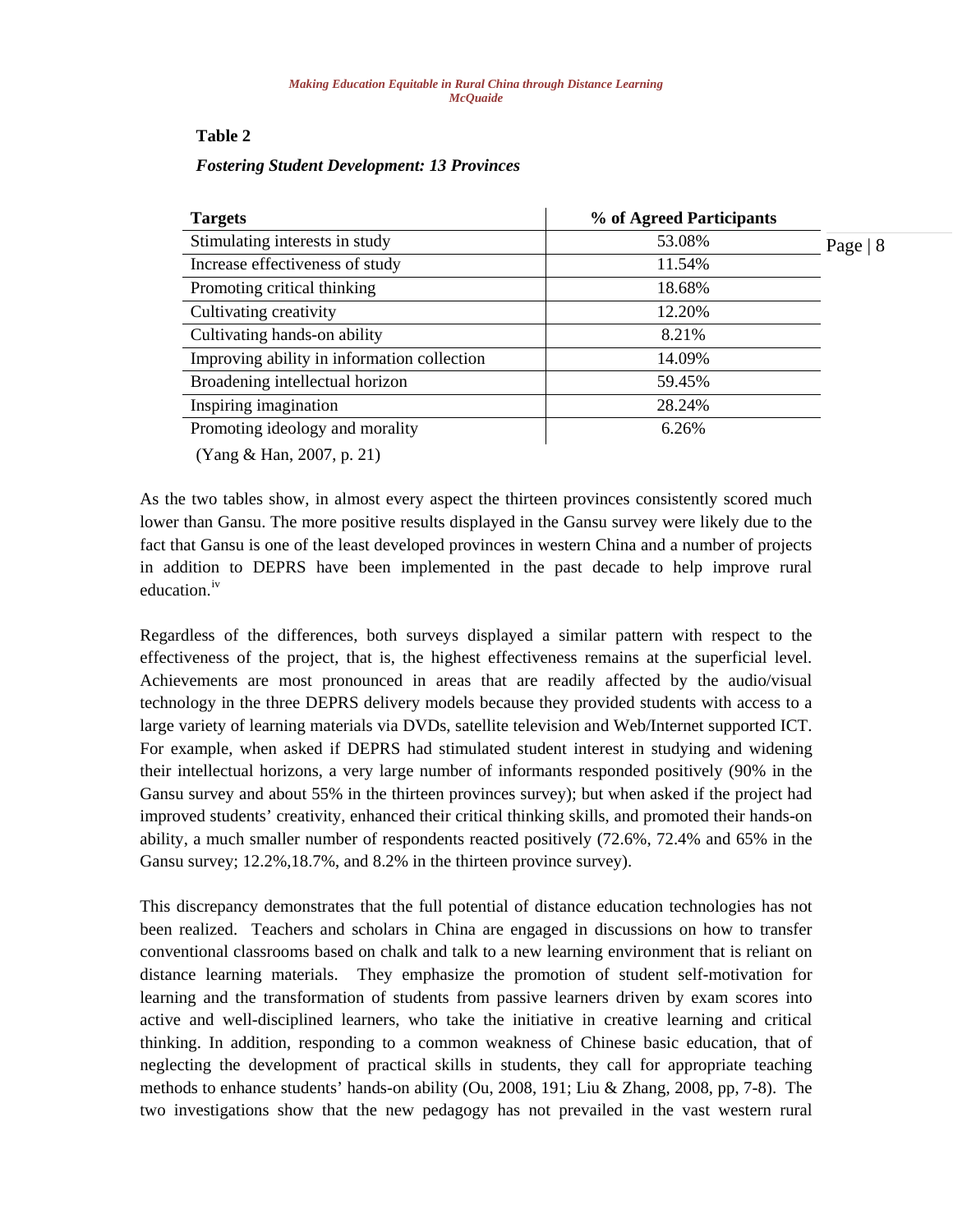regions. There is, unfortunately, no statistical data available on student examination pass rates to make a solid and objective evaluation of the academic performance of rural students.

## *Promotion of Rural Education through Three Delivery Models: Case Studies*

This section will focus on two case studies. The first, undertaken in Hubei Province, involved the implementation of the first and second DEPRS models in rural primary schools to provide instruction in English language skills. The second case study entailed the use of the third DEPRS model in a junior high school in Gansu Province to improve the professional development of teachers.

### *Hubei Case.*

Hubei Province is located in central China. In 2002, the Provincial Education Bureau, following a resolution issued by the central government, decided to offer English language courses to all primary school pupils starting in the third grade. The target date for the commencement of the project was 2005. The decision presented rural schools with a serious challenge because qualified English teachers and teaching resources were scarce.

There are 16,000 primary and intermediate schools in the rural regions of Hubei but just one thousand formally trained English teachers. The overwhelming majority of rural schools could not offer English language instruction because they simply had no teaching staff. In addition to that problem, most rural primary English teachers only have a modicum of training, the result of which is poor pronunciation and a limited grasp of grammar and vocabulary. Most rural teachers tend to teach more than one subject, which further works against attaining proficiency in English. In addition, tight budgets do not allow most schools to purchase necessary teaching resources and equipment. Teachers therefore have had to rely on textbooks and a handful of audio tapes. There were no language labs or library materials that would help students to improve proficiency in English through listening, speaking, and reading. Rural schools faced the almost impossible task of finding enough qualified teachers and teaching and learning resources within three years to meet the deadline of 2005. (Fang & Shao, 2007, pp. 34-35).

Two options were proposed. The first was to recruit a massive number of English teachers from college graduating classes and to assign one to every rural primary school. The second was to utilize the distance education infrastructure in DEPRS and to develop English instruction through the provincial TV education channel and DVD broadcast stations. These distance learning sources could then be used to either supplement English instruction in those schools where English teachers were not particularly well trained or as an instructional substitute in the schools where no English teachers were available. The first option was quickly rejected because Hubei Province lacked the financial resources to hire English language graduates, and without salary incentives few qualified English teachers would move to a rural setting. Even those who chose to work in rural areas for personal reasons tended to return to urban life after a short period of time.<sup>[v](#page-19-1)</sup>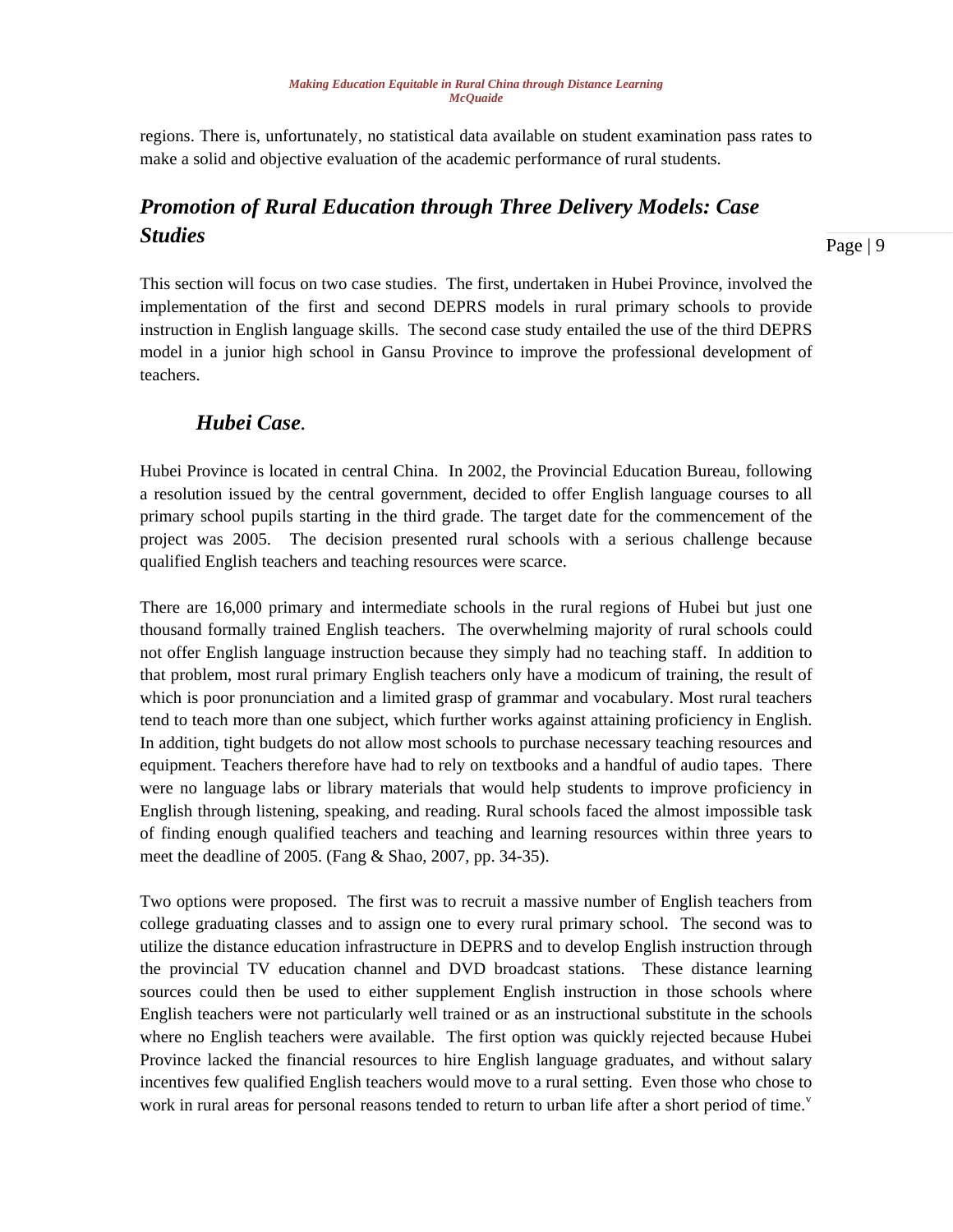The second option proved to be more attractive because it was cost effective and flexible. The first and second DEPRS delivery models were scheduled for completion in 2005, thereby providing the necessary ICT equipment for distance education in English (Fang & Shao, 2007, p. 35). $\frac{vi}{i}$  $\frac{vi}{i}$  $\frac{vi}{i}$ 

A course development group, composed of one British expert and four highly experienced Page | 10 Chinese educators in early English education, was formed to produce a distance education course for grades three through six. The course, *Elementary School Air Classroom in English*, was produced as a TV program and a set of 160 DVDs, each of which contained two English lessons. Every rural elementary school received one set of the DVDs at the beginning of the fall semester in 2005. In the meantime the Provincial Bureau for Education with Electrical Audio/Visual Aids organized training sessions for rural English teachers, helping them to implement the distance teaching materials into their classroom instruction. About 1,400 trainees became part of a core group who promoted distance English education in their school districts. The Provincial Bureau for Education with Electrical Visual/Audio Aids also sent trainers to each county to offer training classes. Some 13,200 rural teachers underwent training and almost every elementary school now has a teacher who attended the training sessions (China Education Paper, August 17, 2008).

Between 2005 and 2007, all rural elementary schools offered English language instruction with the aid of TV and DVD broadcasting. At the remote elementary schools (grades one through three), an effective teaching model was designed to help teachers who know little English to undertake instruction. Part of the training involved teachers repeatedly viewing the DVD programs before the class. During class instruction the teacher would play a given DVD program, stopping and repeating sections of a given lesson whenever students could not follow. Students who developed proficiency participated in class instruction, helping to demonstrate the proper pronunciation of various English words and phrases. In the intermediate schools where English teachers underwent training but did not have a sure grasp of the subject material, the TV courses helped them to improve their teaching methods and to keep abreast of new teaching innovations.

A comprehensive evaluation of *Elementary School Air Classroom in English* undertaken in 2007 by a team of experts from the Provincial Bureau of Education, the Provincial Bureau for Education with Electrical Audio/Visual Aids, and the Education Research Center of Hubei Province revealed that it was quite effective as a teaching model. The team was convinced that the use of TV and DVD technology was successful at transferring advanced teaching resources from urban centers to remote rural regions, allowing teachers with little formal language training to fulfill their task. Four million rural children were subsequently able to enrol in English classes, which otherwise would not have been available to them. There is also clear evidence of student improvement in pronunciation and conversational ability. A Provincial Speech Contest of Rural School Pupils was held in Wuhan, the capital city of Hubei Province, in August, 2008. The audience and the judges were deeply impressed by the English fluency of the village children. After watching the video tape of the speech contest and inspecting several schools, government officials and experts, including the Minister and Vice Minister of Education in China, spoke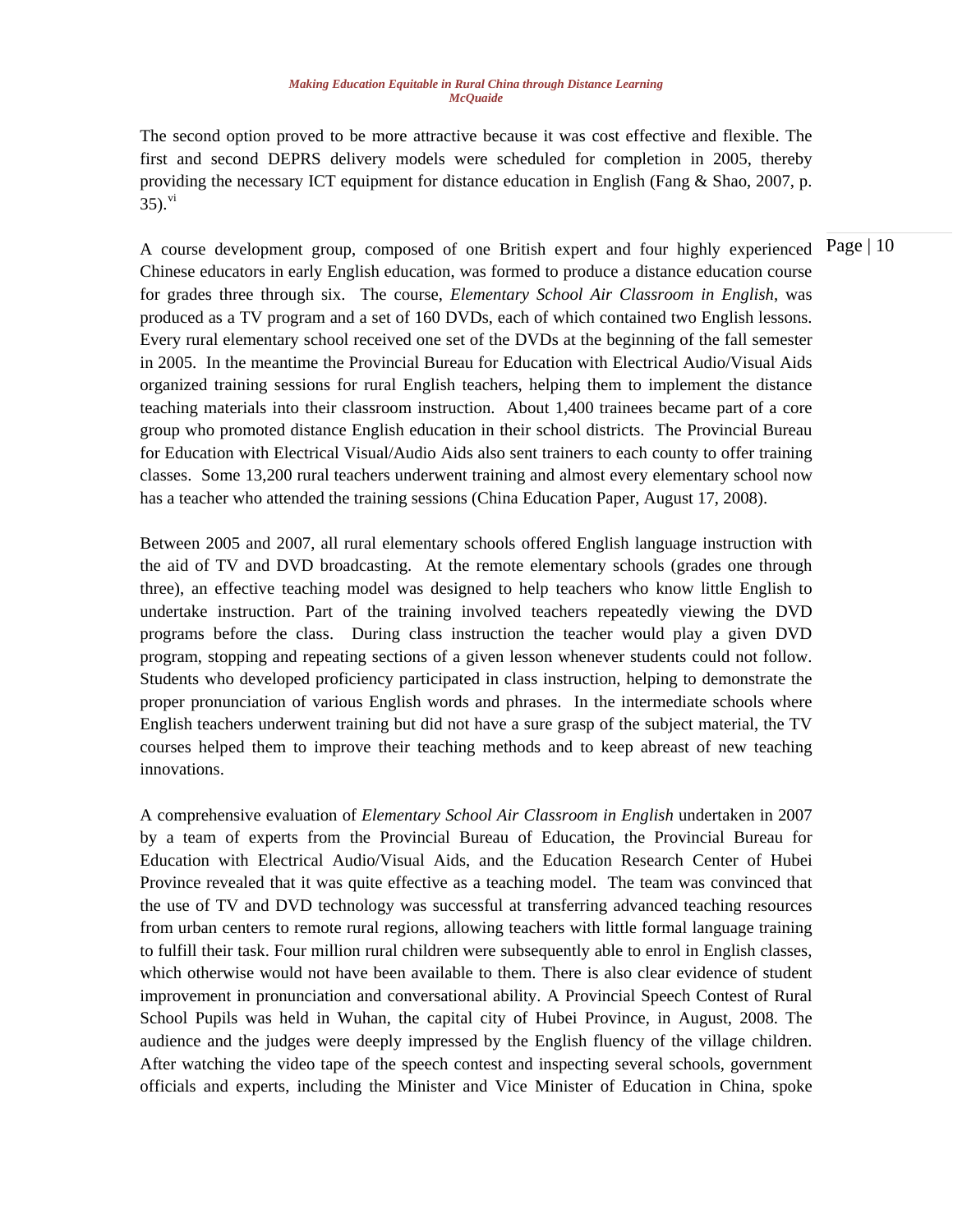highly of the TV course as "the best solution to the teacher shortage in rural areas." (Fang & Shao, 2007, p. 37; China Education Paper, August 17, 2008; Hubei Bureau, 2007).

### *Dangzhai middle school case.*

Dangzhai Middle School is a rural junior high school under the jurisdiction of Zhangye Prefecture in Gansu Province. Zhangye became one of the pilot counties for the implementation of DEPRS in 2004 with 626 primary and secondary schools in the prefecture receiving one or more of the three distance delivery models. Despite the cost of the installation of the ICT equipment, especially for the third model, by 2007 many teachers were complaining about the amount of time they had to spend on class preparation for the new multimedia technology. Owing to an already heavy workload, many teachers continued to use conventional teaching methods. Only occasionally did they integrate multimedia material with classroom instruction and then it was usually when school inspectors stopped by for classroom observation (Peng, 2007, p. 3; Zhang  $\&$ Shi, 2008, p. 78).

Nonetheless, unlike many other middle schools, Dangzhai, an ordinary rural school with 1,300 students and teachers, made significant progress in incorporating the third DEPRS model into classroom instruction, in pedagogical innovation, and in community service. A multimedia classroom equipped with thirty computers and broadband Internet was set up as well as a classroom equipped with an overhead projector. The school was also supplied with satellite televisions and DVD players.

The school administration was fully cognizant of the fact that training would be the key to the successful application of the distance delivery models. So once the hardware was installed, the school offered general training sessions to help teachers become computer literate and more effective at researching and utilizing Internet sources; this included the ability to use general software, such as Word, PowerPoint, Excel, Flash, and programs specifically designed for certain subjects, such as [www.GspInChina.com](http://www.gspinchina.com/) for math, Simulated Physics Lab for physics, Golden Mountain Graphic King for fine arts, and other applications. Specific training sessions were held to help teachers develop a basic knowledge in designing and utilizing multimedia material in the classroom. To ensure that every teacher obtained the necessary computer skills, they were divided into a number of small groups in which the more advanced teachers would act as tutors. The groups would also solve various problems that others had encountered. Part of this process was aided by the fact that during the initial stages of the implementation of DEPRS the principle of sharing teaching material was heavily promoted in the belief that it would help reduce workloads. Capable teachers who had strong ICT skills were encouraged to play a key role in course development by helping to design multimedia classes in certain subject areas and by drafting courses that were peer reviewed. The final product was remarkable due to the extensive collaboration and sharing that occurred. School administrations have vowed to continue this sharing process until most teachers have become proficient in utilizing multimedia tools in the classroom (Peng, 2007, pp.14-16, 22-23).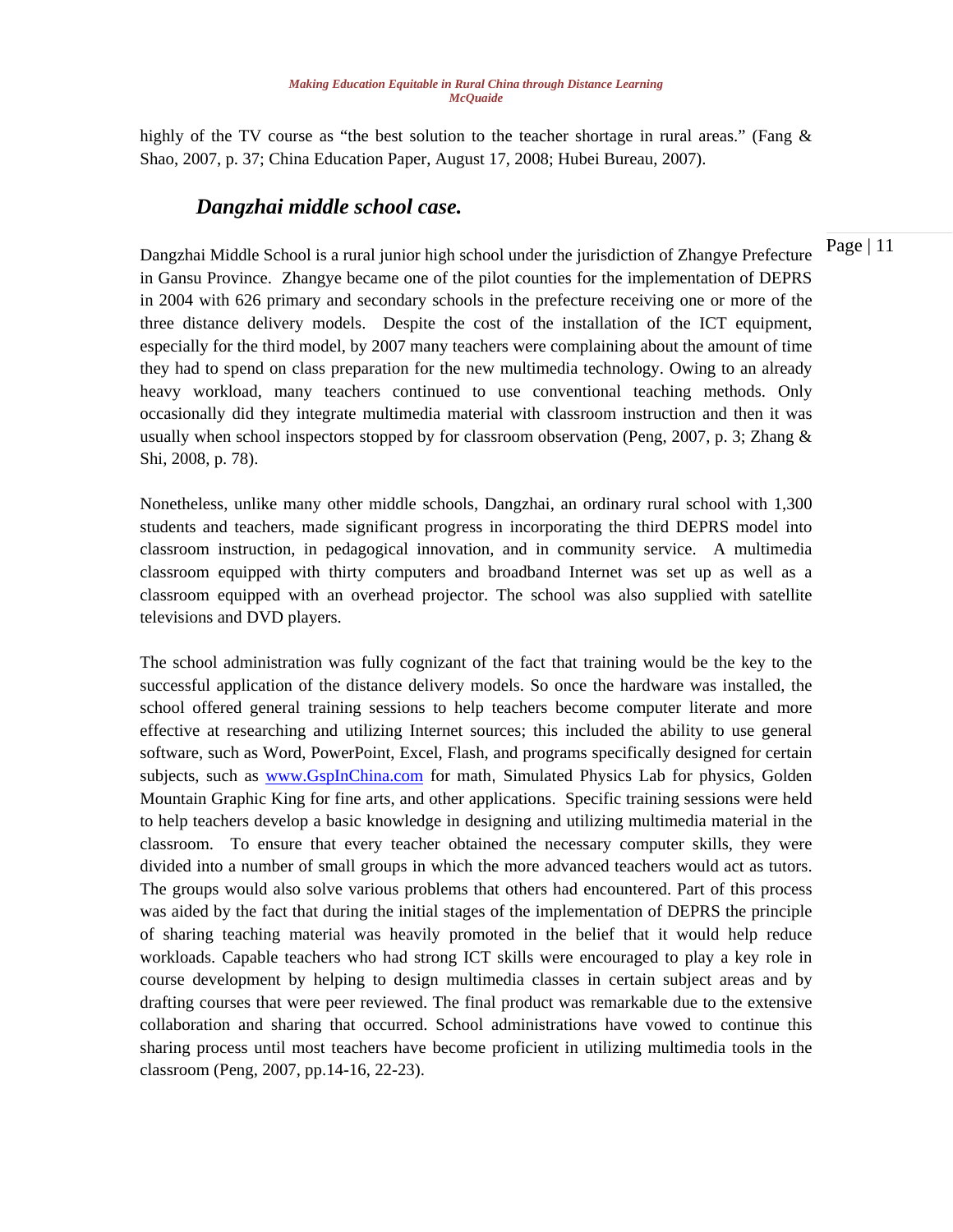necessary. The majority of teachers and students indicated that rich learning resources were Page  $\vert$  12 A survey conducted by Peng Su, a graduate student majoring in Education Management at Dangzhai Middle School, indicated positive attitudes towards the new technology. The survey covered six categories, ranging from overall knowledge, online resources, and teacher training and course development to professional development and community service. The majority of respondents supported the program, and 95% of the teachers surveyed believe that the project is available at the school and that they were able to conveniently access those resources. A database storing distance leaning resources has been set up at the school under the care of a professional manager. Regulations on downloading, saving, and borrowing resources have been introduced to insure that teachers and students have easy access to resources.

Many teachers, however, still have only basic ICT computer skills (Word and PowerPoint). Although they were able to research, download, categorize, save, and display online sources relevant to their teaching, 38.2% of teachers lacked the ability to operate sophisticated software such as Authorware or Photoshop or to produce a workable multimedia course. Despite this, most teachers have improved their classroom performance through the use of enriched learning resources and they have begun to promote students' self-learning, active inquiry, and collaborative research. Some, though, lack the motive and the incentive to learn new educational theories and pedagogic innovations because mastering the newer approaches requires strong critical analytical skills and a substantial investment of time for results that will appear only gradually over time (Peng, 2007, pp. 32-33).

In comparison to the three other DEPRS model schools, where the expensive equipment has often become obsolete, Dangzhai has made remarkable progress in applying Internet-facilitated distance learning techniques to the classroom. Admitting that the key to educational reform is the teachers, school authorities issued policies, provided training sessions, and initiated strategies to encourage cooperation and sharing of teaching materials. Thus, the school has successfully promoted the development of computer technology amongst its teachers to the point where 96% of the Dangzhai teaching staff obtained a certificate of computer literacy from Zhangye Prefecture. The policy of sharing teaching materials has reduced the time spent on class preparation and hence the workload to the point where all teachers are now eager to employ multimedia materials in their classroom instruction. Furthermore, about 65% of teachers have the ability to use the distance learning technology to design and produce multimedia classes. In the spring of 2006, five Dangzhai school teachers attended a teaching contest hosted by Zhangye City, and all five teachers won an award. The news earned Dangzhai national fame and inspired other rural schools (Peng, 2007, pp. 38, 41). In July of the same year, National Counsellor Cheng Zhili and Minister of Education Zhou Ji inspected Dangzhai Middle School (Peng, 2007, p.4).

## **Challenges and Tentative Solutions**

The DEPRS project faces many problems and challenges, some of which are described below. As well, tentative solutions are offered.

### *Shortage of Funding*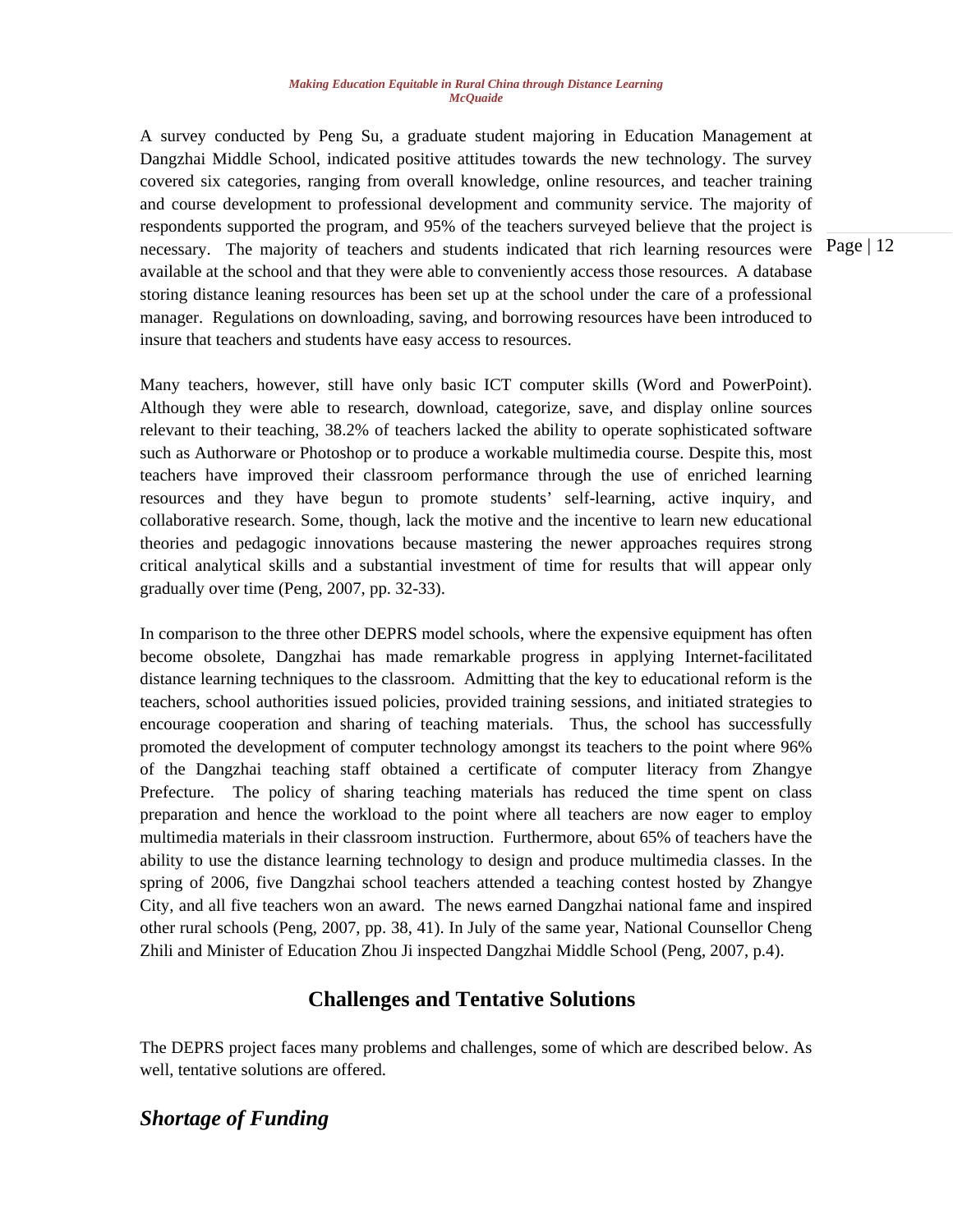that it will not accept responsibility for any more costs, so various levels of local government Page | 13 Now that DEPRS is moving into the full implementation stage, funding will become a critical factor. The 12 billion RMB Yuan allocated for infrastructure accounted for less than 1/3 of the total cost of the project, and as international experiences demonstrate, more funds will be needed in order to insure that DEPRS remains sustainable. The central government, however, has stated must explore and establish an effective mechanism to guarantee that the project operates properly. One further complication is that the governments are not allowed to levy additional taxes on peasants (Ding, 2005).

Of the rural schools that have the three delivery models installed, 84% are located in the economically underdeveloped west. If local governments are forced to shoulder the financial burden single-handedly, a fairly large number of the western counties will be unable to cover personnel, equipment maintenance, teaching materials, and operation costs. The thirteen provinces investigation indicates that in some schools, models two and three are not in use owing to high maintenance, Internet connection, and electricity costs. As well, many schools lament that they cannot pay for course materials and training sessions (Yang  $&\text{W}$ . Jia, 2007, pp.48-49).

Facing the funding shortage, Chinese distance educators argue that the central government should share the cost for the implementation stage together with the local authorities. They contend that because DEPRS is designed to promote compulsory education, it is different from the corporateoriented, profit-driven distance education programs that prevail in urban centers. Compensation for DEPRS should reflect the mandate to promote compulsory education. The state, after all, is the biggest beneficiary of the project, though businesses, social organizations, and individuals benefited from it as well. All parties, therefore, should share the cost (Yang & Sun, 2007, 57; Ding, 2005). Finally, a number of suggestions have been made to increase the cost effectiveness of DEPRS, such as launching inter-provincial collaborative partnerships on the development of course materials and offering in-school training sessions to reduce teachers' travel costs (Yang, Sun & Ding, 2007, 97).

### *Insufficient Learning Materials*

At this stage, the distance learning materials primarily consist of video recordings and TV programs of exemplary lectures delivered by experienced teachers, learning activities taking place in urban schools, and sample examination questions. These tools are invaluable considering the dearth of instructional materials and teachers in rural areas, but they may not be completely suited to the needs of village students, especially those of minority ethnic groups. Living conditions and lifestyles in urban and rural China are drastically different; minority groups have their own history, literature, culture, music and customs. An investigation conducted in fifteen schools scattered across three counties of Shaanxi Province revealed that 79% of teachers interviewed did not like the "canned" course materials they had to use. Instead they preferred flexible teaching resources that could be utilized in their teaching plans with minor revisions (Liu & Zhang, 2008, p. 8; Yu & Wang, 2006, pp.277, 280; F. Li, 2007, p.3). In Tibetan Autonomous Region, most materials used for the Tibetan language course in middle schools have been translated from the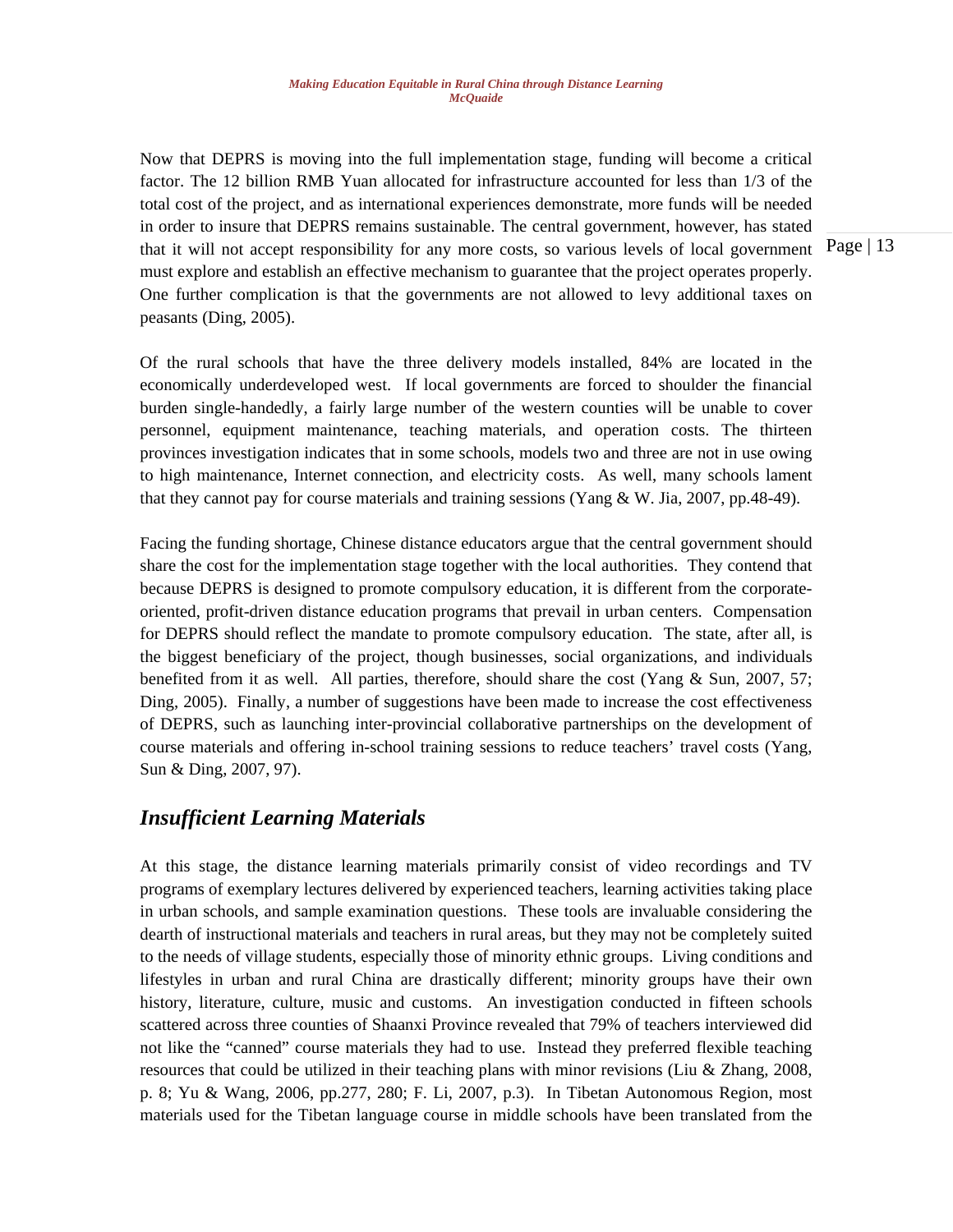national textbook, which is comprised of literary works by well-known Han writers. The oftquoted and widely circulated Tibetan novels, lyric, rhymed verses, and love songs are barely mentioned (Liu, 2006, p.79).

changes to the way courses are produced. Course content should be drawn from the experience Page  $\vert$  14 Chinese scholars argue that the key for developing appropriate course materials for DEPRS lies in and setting of the countryside, and experts and teachers from rural regions should be involved in designing courses. "The 'top down' approach must give way to a 'grassroots' approach in which people in the rural areas are active participants rather than passive receivers of materials that were conceived for learners in other populations and contexts." (Yu & Wang, 2006, pp. 280-281; F. Li, 2007, p.3)

## **Conclusion**

DEPRS, the distance learning project designed to transfer high quality education resources from urban centers to remote rural regions, was employed during the reform years as a crucial measure to counteract the rapidly growing class and regional disparity in basic education.

Although a full evaluation of the project is not yet available, partial but persuasive evidence points to several tentative conclusions about the effectiveness of DEPRS at the early stages of its implementation. First, this paper has argued that the project has had a visible impact on raising the quality of rural education by enriching learning resources and alleviating teacher shortages. Courses that were not offered in the past are now available to village children, something that is clearly demonstrated by the Hubei English Teaching Case. About 83% of rural school teachers in the western provinces have attended training programs. Almost all of them have agreed that "the training is very helpful or somewhat helpful to them" (Yang & Han, 2007, p.20). Students have become more interested in learning and their intellectual horizon has been widened thanks to a variety of learning resources conveyed to them through the three delivery models.

Second, the results of the two surveys conducted in Gansu province and in the thirteen provinces demonstrate that when DEPRS has been used in conjunction with other programs it has been more effective in less prosperous regions, such as Gansu. Third, the two surveys also show that the impact of DEPRS remains superficial, and, except for a minority of rural schools, it has not substantially changed pedagogical approaches. It will take a longer period of time and further efforts for the project to produce the desired results. Moreover, the DEPRS delivery technology may have some inherent limitations. Model one and model two are the most extensively used distance learning tools. As one-way learning tools, they are less likely to stimulate vigorous interaction between teachers and students in comparison with the ICT-facilitated distance education technology.

In conclusion, Chinese distance educators and teachers largely support Shalni Gulati's observation, preferring the first and second DEPRS models as the most suitable distance learning technology in poor and remote western rural regions owing to their low cost and ease of operation (Ma & Liang, 2008, p.9; Yang & C. Jia, 2007, p.58; Zhang & Shi, 2008, p.78; F. Li, 2007, p.3;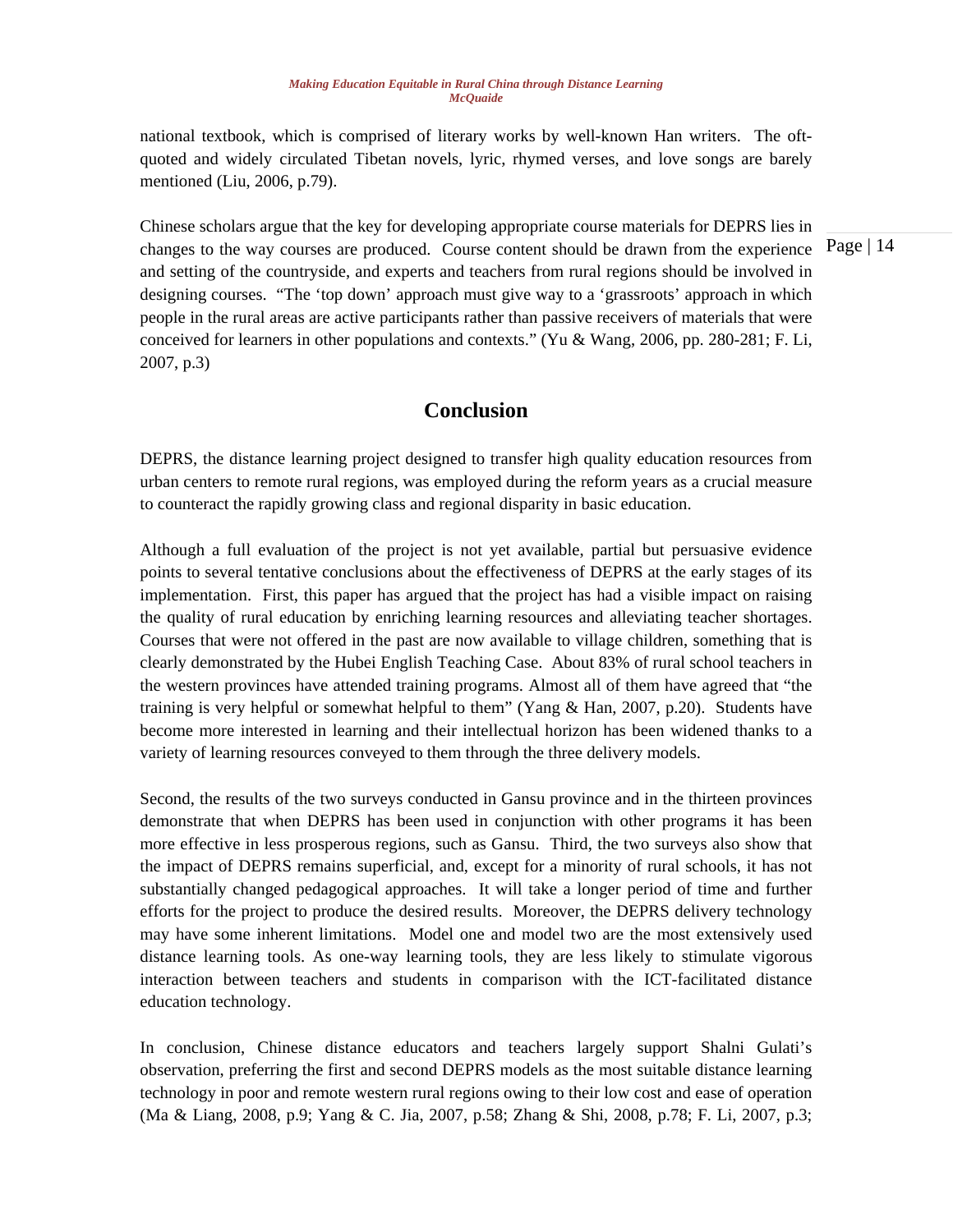Xie, 2007, p.50; Lee & Wang, 2005, p.259). The more expensive third DEPRS model, with its sophisticated technology, is more likely to be neglected by teachers in underdeveloped rural areas. To increase the effectiveness and efficiency of the third model, the rural schools need to initiate innovative policies and invent viable strategies to encourage cooperation, mutual accommodation, and the sharing of teaching materials, as the experience of Dangzhai Middle School indicates.

Page | 15

The findings of this paper, together with the example of successful experiences in India and Mexico, have shown that in populous developing countries, low cost and conventional learning technologies continue to play a crucial role in distance education programs aimed at learners from socially and economically disadvantaged groups who have limited access to the Internet. Furthermore, when Internet-facilitated learning technology is introduced to rural areas in developing countries, authorities must formulate appropriate policies and offer financial subsidies to ensure the full application of the new technology. If not, the costly infrastructure may become obsolete in remote and poverty-stricken regions and the digital divide between the haves and the have-nots will grow. This is not to say that developing countries like China should concentrate on conventional learning tools. In order to be successful, rural education in China will have to rely on new technologies. However, as Shalni Gulati argues, the governments of developing countries need to respond to the serious challenges involved in implementing advanced ICT learning tools, and they must increase investment in underdeveloped regions as well as issue policies to enhance the cost effectiveness of such education technologies.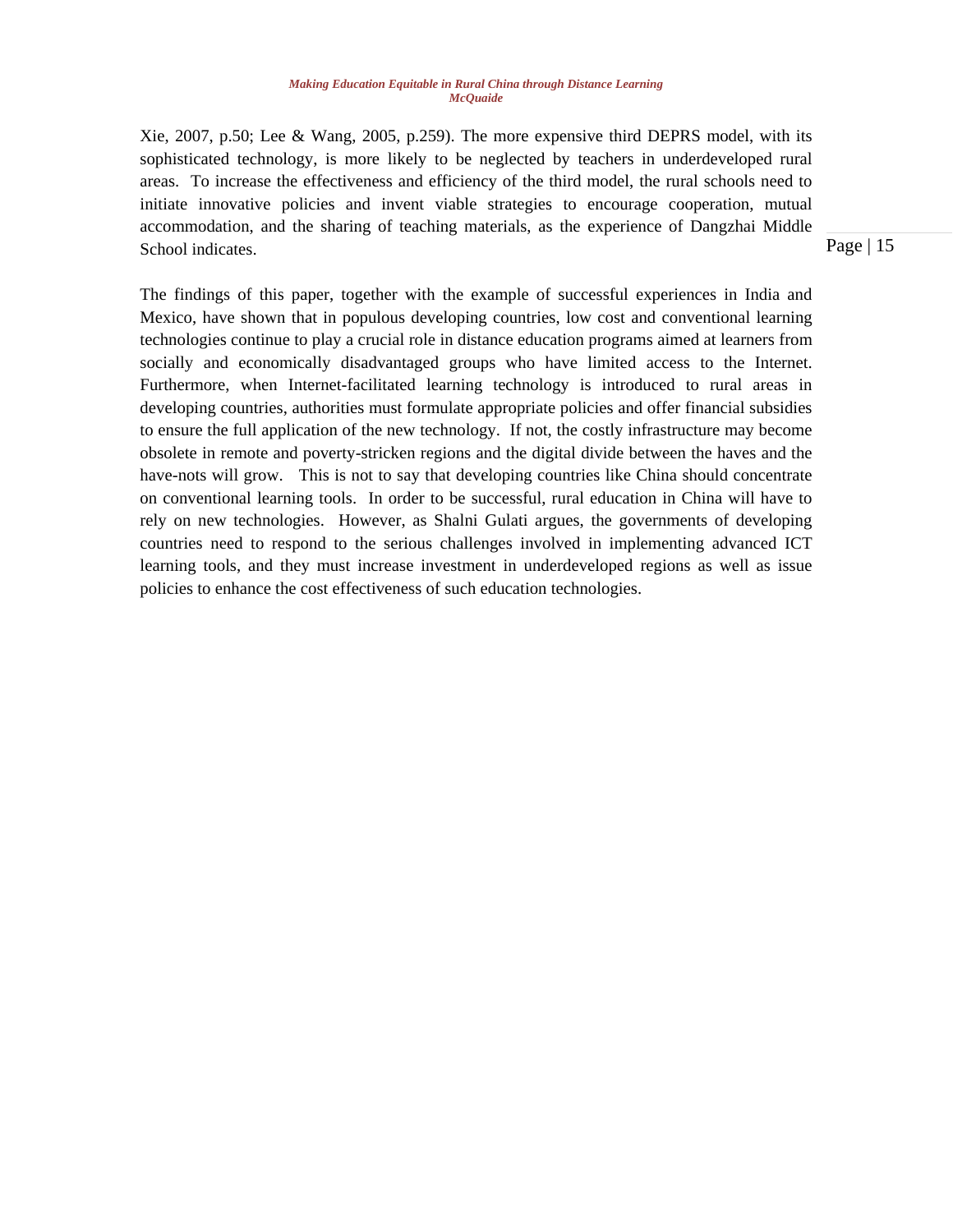### **References**

- Baggaley, J. & Belawati, T. (Eds.) (2007). *Distance education in Asia: I. Past and present*. Lahore: VUP.
- Bof, A. M. (2004). Distance learning for teacher training in Brazil. *International Review of Research in Open and Distance Learning*, *5*(1), 1-14.
- Chen, Z. (2005). Speech at the experience exchange conference on applying distance education models to rural primary and secondary schools in central and western China. *Education of Information Technology*, *4*, 3-7.
- *China Education Paper*, August 17, 2008.
- Craig, H. & Perraton, H. (2003). Open and distance education for teachers' continuing professional development. In B. Robinson & C. Latchem (Eds.), *Teacher Education through Open and Distance Learning* (pp. 91-111). London: RoutledgeFalmer.
- Ding, X. (2003). Developing the distance learning in rural primary  $\&$  secondary schools and facilitating the process of modernizing basic education. *Distance Education in China*, *17*, 13-17.
- Ding, X. (2005, May 16). We cannot neglect the analysis of the total cost. *China Education Paper*.
- Fang, Z. & Shao, Z. (2007). The exploration and practice of using DEPRS to promote English language teaching in the primary schools of Hubei province. *Journal for Technical Education*, *12*, 34-37.
- Gulati, S. (2008). Technology-enhanced learning in developing nations: a review. *International Review of Research in Open and Distance Learning*, *9*(1), 1-16.
- Guo, S. & Guo, J. (2006). Rural distance education: applying distinct models to different situations. *Information Technology Education for Primary & Secondary Schools*, *5*, 62- 71.
- Hannum, E. & Park, A. F. (2002). Educating China's rural children in the 21st century. *Harvard China Review*, *3*(2), 8-14.

Hubei Bureau for Education with Electrical Audio/Visual Aids. (2007). *Newsletter*, *4*.

Lee, C. & Wang, J. (2005). Using VCDs to promote rural educational development in China: A case study in the Tianshui hilly areas of Gansu. *Open Learning*, *20*(3), 257-264.

Li, F. (2007). Using DEPRS to promote the rural education. *New Education*, *4*, 3.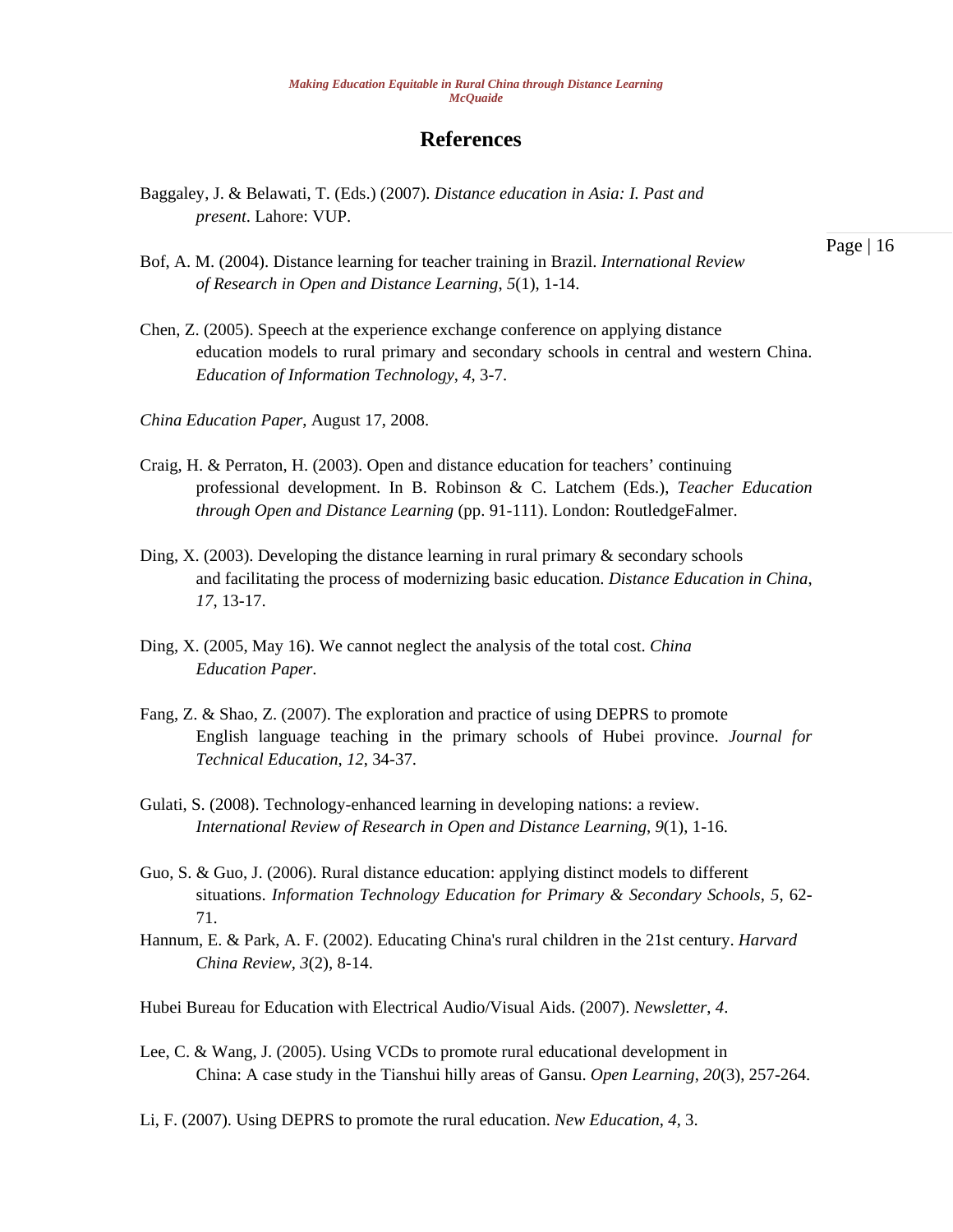- Li, T. (2007, Nov. 27). Talk about the progress of DEPRS. Retrieved January, 2009, from <http://www.thedu.gov.cn/taihe/moshi3/10515>
- equitable education in poverty stricken regions. *Journal of Gansu Radio & TV University*, Page | 17 Liang, J & Li, F. (2005). Distance education: the most feasible means to promote *15*(4), 10-13.
- Liu, D. (2006). Inspirations of multi-cultural education of Canada to the course reform of Tibetan elementary education in China. *Journal of Research on Education for Ethnic Minorities*, *17*(3), 77-80.
- Liu, H. & Sun, Z. (2006). Consideration of the distance education in rural primary and secondary schools from the perspective of effectiveness. *Audio-Visual Education in China*, *233*(6), 38-41.
- Liu, J. & Zhang, W. (2008). Using ICT facilitated learning tools to develop teaching and research in rural basic education. *Information Technology and Chinese Education*, *14*, 7- 9.
- Ma, X. & Liang, G. (2008). The application of ICT in rural middle school instruction. *Information Technology and Chinese Education*, *12*, 9-11.
- Miao, F. (2005). Suggestions on applying the three distance education models to rural schooling. *Information Technology Education for Primary and Secondary Schools*, *8*, 13- 16.
- Moon, B. & Robinson, B. (2003). Open and distance learning for initial teacher training. In B. Robinson & C. Latchem (Eds.), *Teacher education through open and distance learning* (pp. 72-90). London: RoutledgeFalmer.
- Ou Q. (2008). Applying constructivism to the application of three models of DEPRS. *Popular Technology*, *8*, 191-192.
- Peng, Su. (2007). On the application of the distance learning approaches in secondary education in Dangzhai Middle School of Zhangye County: A study case of the delivery model three. Unpublished master's thesis, Northwest Normal University, Lanzhou, China.
- Perraton, H. (2000). *Open and distance learning in the developing world*. London & New York: Routledge.
- Rabbi F & Arefin, A. (2006). E-learning using wireless ad-hoc network to support people of rural areas. *Communication Technology, ICCT appos*, November: (27-30), 1-4.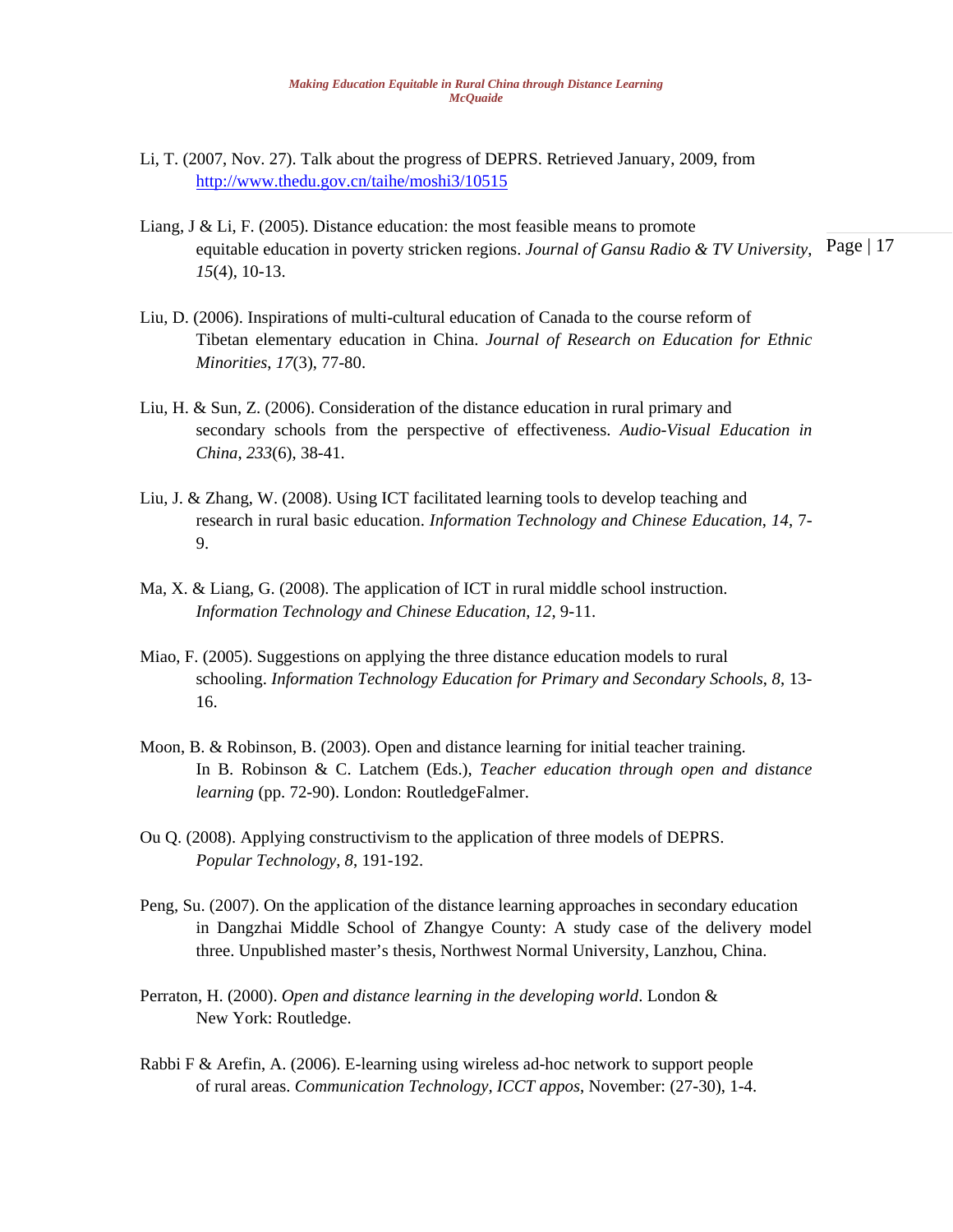- Robinson, B. (2008). Using distance education and ICT to improve access, equity and the quality in rural teachers' professional development in western China. *International Review of Research in Open and Distance Learning*, *9*(1), 1-16.
- implementation of the right to education in Zambia. *International Review of Research in* Page  $\vert$  18 Siaciwena, R. & Lubinda, F. (2008). The role of open and distance learning in the *Open and Distance Learning*, *9*(1), 1-14.
- Sujatha, K. (2002). *Distance education at secondary level in India: the National Open School.* UNESCO: International Institute for Educational Planning.
- Sun, Y. & Zhao, L. (2004). Current situation and strategies of developing distance education in the west minority nationality regions in the intellectual economics age. *Journal of Radio & TV University*, *2*, 111-114.
- Wang, R. (2004). Education take-off in the west relying on the development of distance education. *Journal of UESYC*, *6*(4), 105-108.
- Wang, T. (2004). Present situation and development of rural basic education in northwest China. *Distance Education in China*, *3*(32). 64-67.
- Wang, Z. (2005, November). Reflection on the progress in Distance Education Project of Rural Primary and Secondary Schools. Paper presented at the *Expert Forum on China-Japan Education Technology Studies and Development*.
- Wen, J. (2003, October 30). Speech at the national rural education work conference. *China Education Paper*.
- Wolff, L, Castro, C, Navarro, J. C., & Garcia, N. Television for secondary education: Experience of Mexico and Brazil. *Technologies for Education*, Retrieved January, 2009, from<http://www.ictinedtoolkitorg/usere/library/tech>
- Wu, M. & Yang, S. (2005). Research on the present situation of rural basic education in Xinjiang Minority Nationality Region during western development. *Journal of Urumqi Adult Education Institute*, *13*(2), 11-13, 41.
- Xie, W. (2007). Preliminary study of the DVD application in DEPRS. *Information Technology Education for Primary and Secondary* Schools, *10*, 50-51, 66.
- Yang, X. & Han, W. (2007). An analysis of the applied benefits of DEPRS in west China. *Education Information of China*, *1*, 20-22.
- Yang, X. & Jia, C. (2007). Cost analysis of the DEPRS in the primary and secondary education of rural western China. *Basic Education*, *1*, 55-58.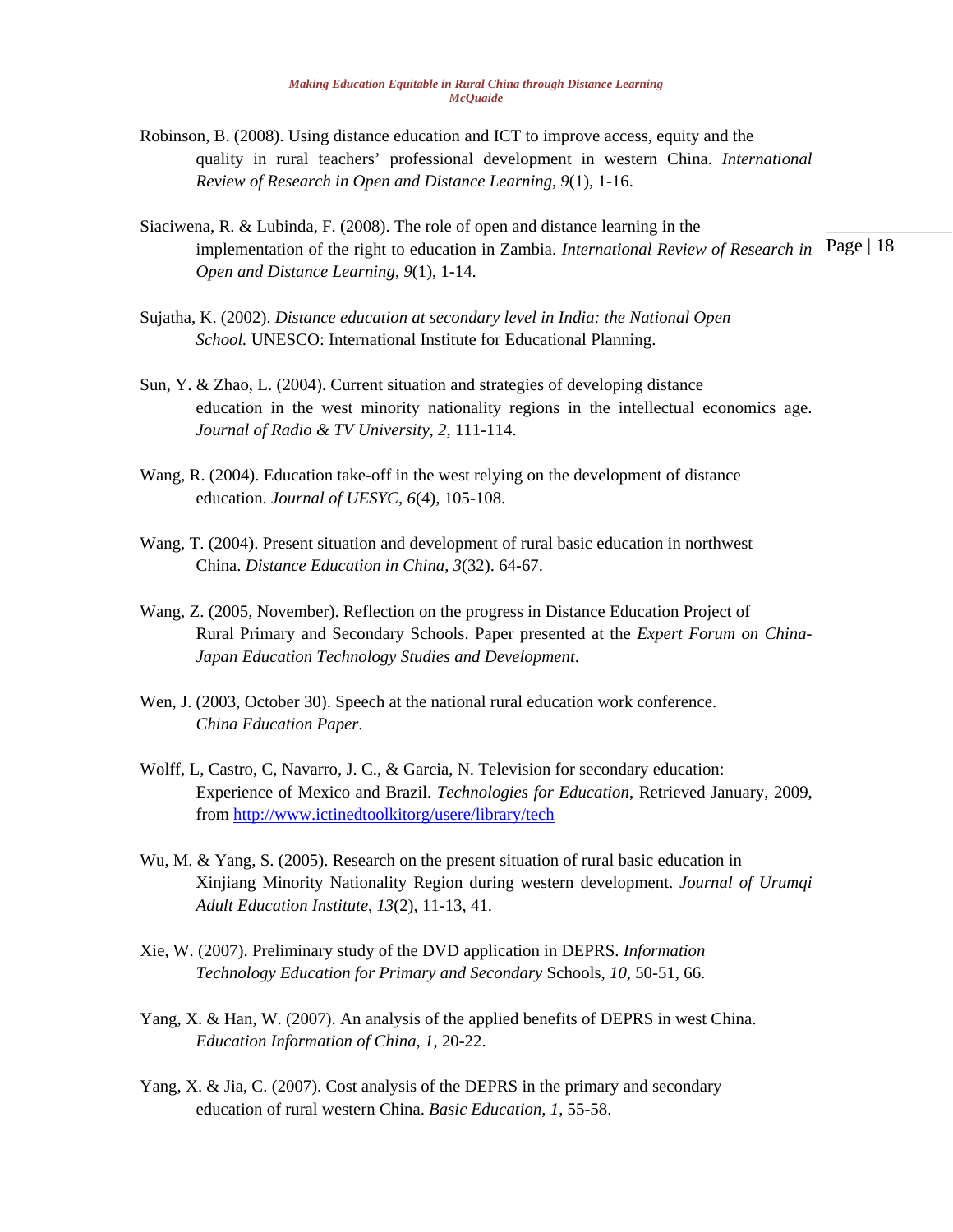- Yang, X. & Jia, W. (2007). On the sustainable development of DEPRS in the western rural regions. *Distance Education*, *2*, 46-50.
- Yang, X. & Sun, X. (2007). A tentative study of the cost sharing and compensation model of the DEPRS. *Basic Education*, *4*, 56-59.
- Yang, X., Sun, X., & Ding, C. (2007). Cost and benefit analysis of modern long distance education of rural primary and middle schools in Gansu province. *Journal of Gansu Lianhe University (Social Sciences)*, *23*(6). 95-99.
- Yang, Z. & Yuan, B. (2006). The problems in the distance educational training program for primary and secondary teachers in poor rural areas as well as tentative solutions. *Studies in Modern Distance Education*, *5,* 24-27.
- Yu, S. (2005). Several directions of the continuing development of the rural distance education. *Information Technology Education for Primary and Secondary Schools*, *8*, 9- 12.
- Yu, S. Q. & Wang, M. J. (2006). Modern distance education project for the rural schools of China: Recent development and problems. *Journal of Computer Assisted Learning*, *22*(4), 273-283.
- Zhang, H. (2002). Modern distance education as the most feasible means of education development in the western minority regions. *Journal of Lanzhou Commercial College*, *18*(4), 101-103.
- Zhang, R. (2003). A new perspective on distance education in China: Teachers' training through distance education. *Central Radio & TV University*, *1*, 117-122.
- Zhang, W & Shi, T. (2008). Analysis of and search for solutions for a common phenomenon in distance learning tools' application in classroom instruction: 'The predilection of open course.' *Modern Educational Technology*, *8*, 78-81.
- Zhao, H. (2005). *Establishment of county oriented quality assurance system to achieve the sustainable development of the rural distance education*. Unpublished master's thesis, Northwest Normal University, Lanzhou, China.
- Zhao, J. (2005). *Promoting rural teachers' professional development by means of distance learning resources*. Unpublished master's thesis, Northwestern Normal University, Lanzhou, China.
- Zhao, J., Hao, X. & Banerjee, I. (2006). The diffusion of the internet and rural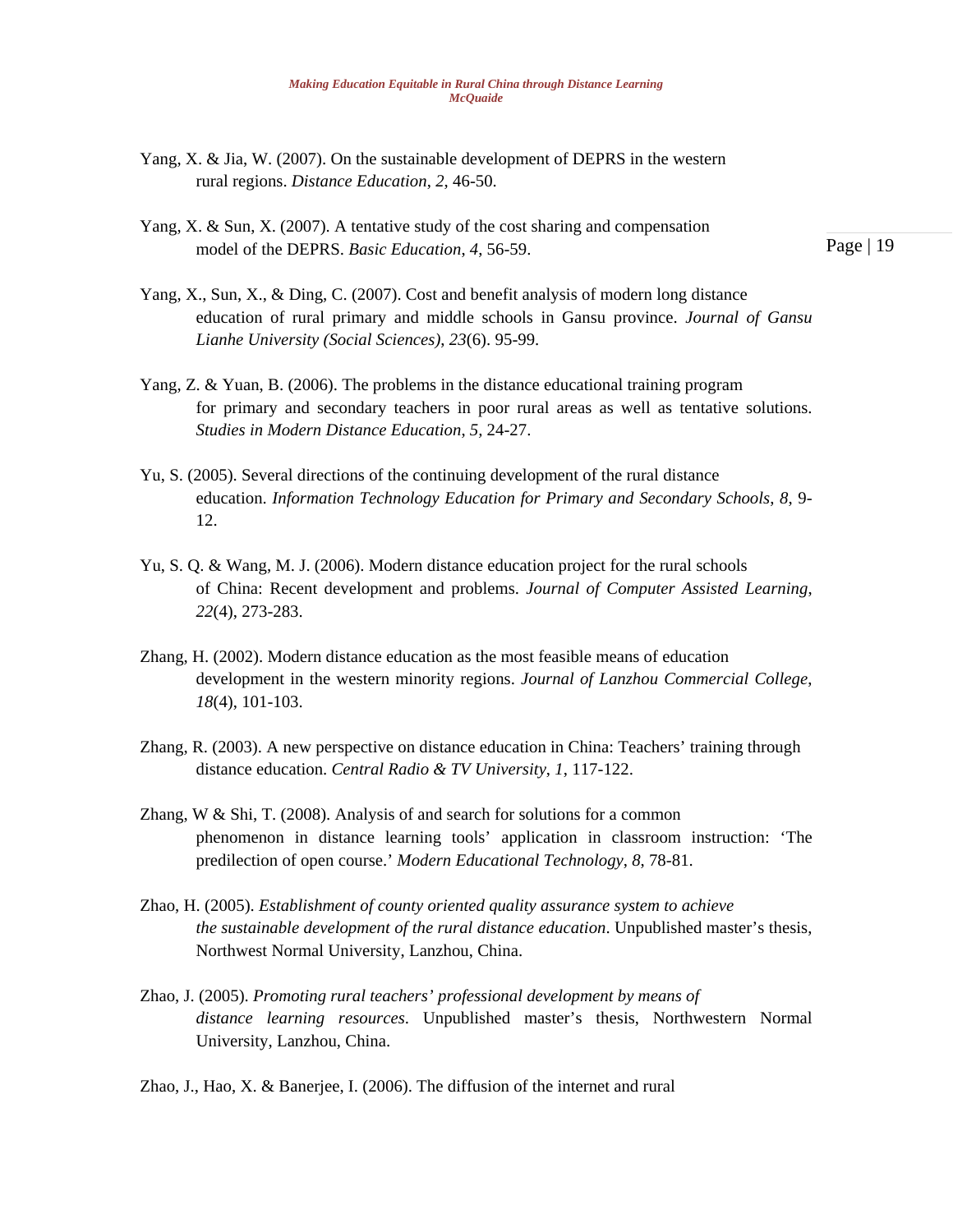development, *Convergence*: *The International Journal of Research into New Media Technologies 12*(3), 293-305.

- <span id="page-19-1"></span>Page | 20 Zhuang, W. & Lai, Y. (2002). The current situation and countermeasure in minority nationality region—case study of Yunnan, Guizhou & Sichuan Provinces. *Journal of Southwest University of Nationalities*, *May*, 21-31.
- Zibo Municipal Education Information Center. (2005, August) Introduction to the distance education project for rural schools. Retrieved January, 2009, from [http://www.zbedu.net](http://www.zbedu.net/)

#### <span id="page-19-0"></span>**Endnotes**

 $\overline{a}$ 

<sup>i</sup> According to the China Internet Information Center, the number of Internet users in China reached 137 million in 2007. However, the Centre did not provide a breakdown of the percentage of rural users. See J. Baggaley & T. Belawati, (Eds.) (2007) *Distance Education in Asia: I. Past and Present* (Lahore: VUP) p. 45.

<sup>ii</sup> Between 1997 and 2005, several educational projects were carried on in China's underdeveloped areas, including the Project for Thousand Schools of Modern Educational Technology Experiment, Internet Development for Schools, Modern Distance Education Project for Western Primary and Secondary Schools, Internet Classroom and Information Station for Western Primary and Secondary Schools, National Teachers' Education Internet Program, Preparing for Tomorrow's Female Teachers, China-Europe Joint Program for Developing Basic Education in Gansu Province, China-Europe 403 Distance Education Program, Multi-Media Teaching Materials for Teachers' ICT Training, Program for Strengthening the Basic Education in Western China, Program for Study with Mutual Help (Yang & Yuan, 2006, 24; Zhao, H. 2005, pp. 2-11).

iii The investment ratio between the central government and local governments varies according to the uneven development of different regions. In the rapidly developing east China, local governments take full responsibility for the cost; in Central China, local governments are responsible for two-thirds of the capital investment, while central government contributes one-third of the total cost. In the west, two-thirds of the capital outlay is provided by the central government, and the local governments only take care of the remaining one-third of the total cost (Liu & Sun, 2006), p. 39.

<sup>iv</sup> For the programs implemented in Gansu Province, see Note 2.

<sup>v</sup> The tuition of a number of college students of rural background in China are paid by their home county on the condition of their returning to the countryside after graduation.

<sup>vi</sup> By the end of 2005, when DEPRS would have been completed in Hubei, the first delivery model was to have been installed in 3,937 elemental schools (grade one to three), and the second delivery model was to have been implemented in 12,147 intermediate schools (grade one to six). In 2004 the Education Channel of Hubei TV began to broadcast, providing learning resources for rural schools simultaneously with the Central Television Station (Fang & Shao, 2007), p. 35.